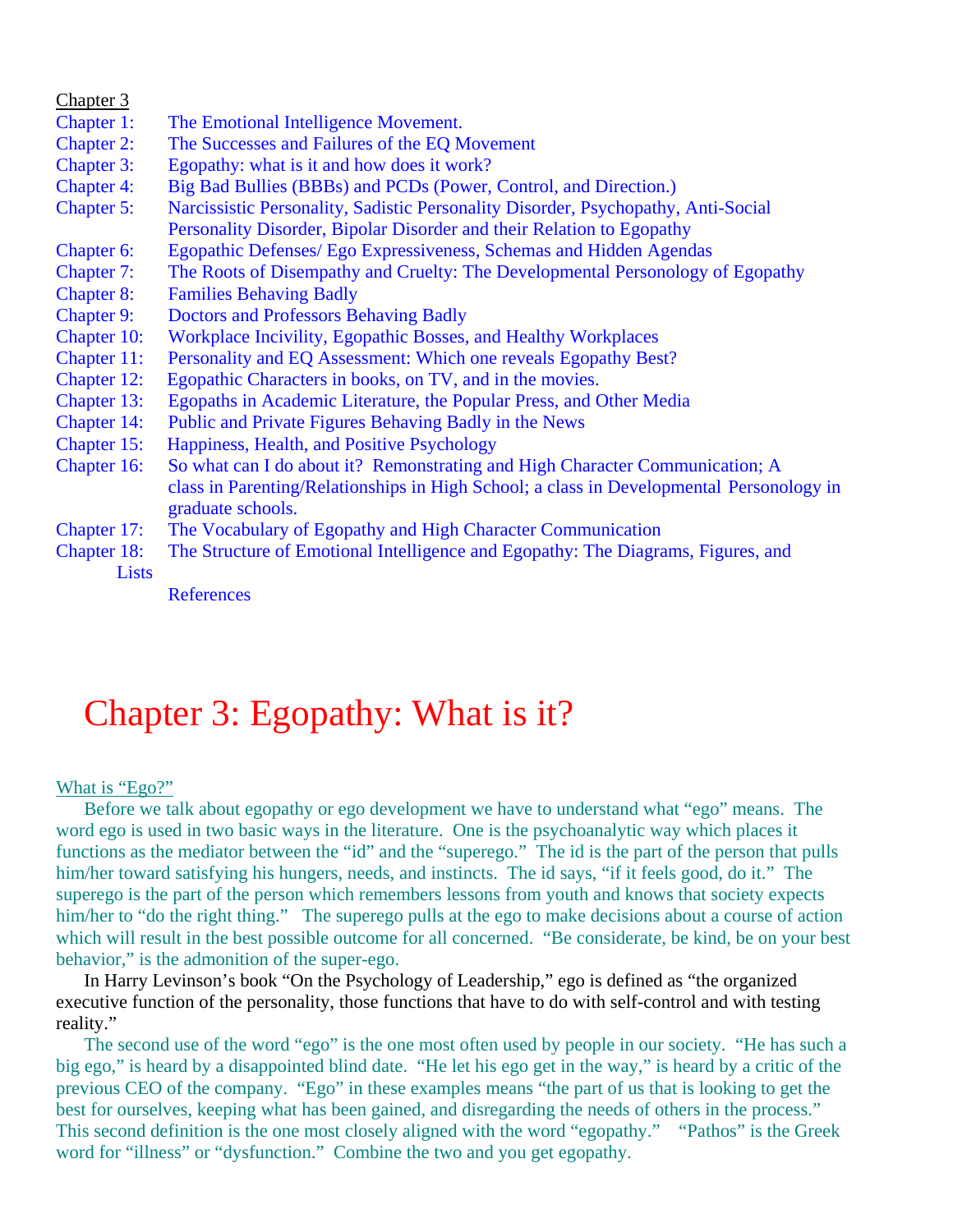The egopathic person has been wounded in childhood and never really healed or worked through the abuses, losses, or chaos that was endured during those growing up years. In the course of the child's development, a healthy ego was not allowed to develop which left the person with an underdeveloped ego. (see the section of Jane Loevinger's "ego development.") When people behave badly, it is almost always because the person is filled with some emotion or compulsion that was formed during the growing up years. The selfish or "egocentric" behavior is a way of expressing or "acting out" that emotion which has a component of "compulsiveness" (I can't stop myself). These compulsions are the psychological sequelae (stuff that are the result) of unhealthy development. When a person feels the compulsion to *aggressively* seek out a need or *callously* satisfy a drive, we see this as "acting out" the unmeet needs of childhood. When the acting out behavior includes "moving aggressively"\* we will call it the "egopathic drive."

\*We owe Karen Horney a debt of gratitude for her phrases "moving against, moving away from, and moving toward." (Horney, 1937)

 The word "ego" has a long and varied past. It is a word from the Greek language that was used when Ernest Jones translated Freud's word "ich," the German word for "I." It can also be used to mean "the self." In 1890, William James said there were two "selves," one called the "I" and the other called the "me." James was one in a long line of philosophers who tried to understand a person's attitude or "sense" of their own self. This is an important concept because to understand egopathy one must understand how the self becomes separated into "multiple selves." Sometimes two of these are called the true self and the false self.

### Multiple Selves

 There are five steps or stages we must walk through to understand this concept of multiple selves. The first step is to understand how, in early childhood, the self of the child is being formed. The child develops a healthy sense of self or an unhealthy sense of self based mostly on how his mother or father reacts to or treats the toddler. There are countless stories of adults with poor self-esteem, or insecurity, or a high self-doubt which can be traced back to his early childhood experiences.

 The second step is to understand the ego defenses. Please, before you close the book, try to bear with me. This may seem unusual at first but if you'll stay with me you will come to understand this simple concept. We humans are very smart and we learn how to manipulate our words or actions in order to minimize, even avoid, any hurtful reactions from others. You all know about the child who says, "I didn't do it," right after breaking the lamp. He is wise and has figured out that if he lies about what he did, he may avoid being punished for his reckless behavior. This is just the beginning of a long string of words or actions which are designed to protect the little boy's "self" from harm, be it physical (a spanking) or emotional (being yelled at.)

 The third aspect we will be covering is the idea of engaging in ego defensive maneuvers to get something that you want. This is called a drive and as you can see in Diagram 3; this is a primary need along with fear. We have a natural tendency to drive toward a goal, to get something we want. We also have fears. In the beginning, these fears are natural and healthy. We drive the speed limit, put on a seatbelt, wash our dishes, and take our medicine all in an attempt to keep safe or heal our bodies. Engaging in ego defensive behavior is just one more way of trying to keep safe.

 The fourth aspect is that sometimes things go wrong in childhood and we don't get the love and nurturance we need. This leads to insecure attachment (Bowlby, 1960) which simply means we did not get the kind of loving relationship we needed from our mother, father, or primary caregiver. If we have the experience of being securely attached while we were growing up, we will be much more likely to develop a strong sense of self. There have been many writers who have explained this process and each one used a different set of words to describe this mental growth.

Ego development (Loevinger), ego differentiation (Bowen), ego integrity (Erickson), ego strength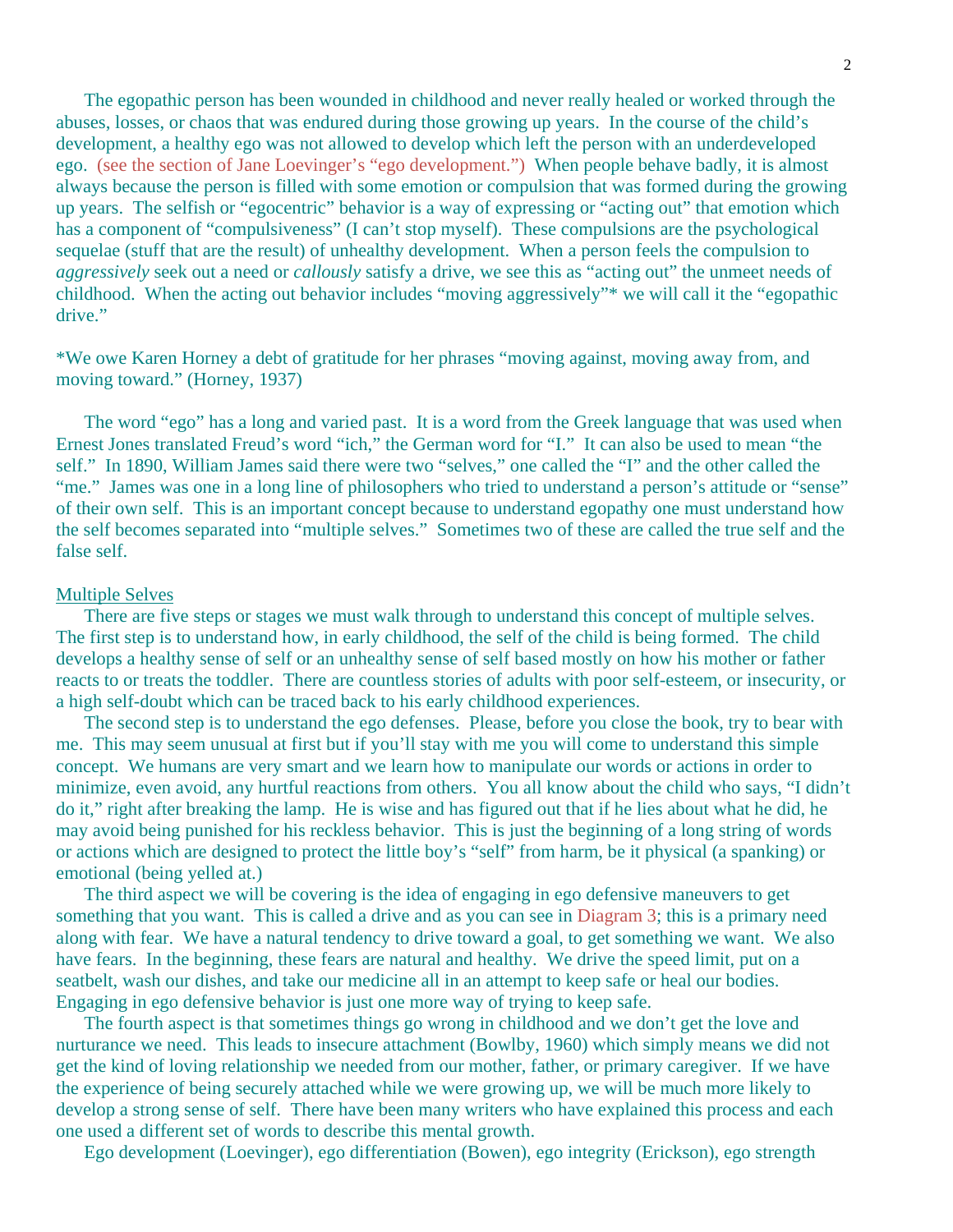(Barron), and emotional intelligence (Goleman.) vs. evil (Zimbardo).

 The egopath can be understood through the lenses of all the great psychological writers. If we study Carl Rogers' book, Client-Centered Therapy, we would say that the egopath is a person who looks at the world through his own "internal frame of reference." This tendency comes about as a result of not being able to accept one's "self." What Rogers does not say is that the inability to accept one's self comes from the inability of one's parents to accept the child during the growing up years.

 Abraham Maslow actually referred to "the egopath" in concept if not by name. In "Eupsychian Management" he introduces the "charming sociopath." Maslow does not go into how this person becomes this way or how to help the person come out of this frame of mind or egostate.

 How do you decide if a person is an egopath or not? The problem is that every egopath is different. Thomas Widiger is working on "dimensions" for a good reason. There is more clinical usefulness and accuracy in the describing the person in this way (as opposed to the categorical way).

I am offering to you a hypothesis and trust that someone in the audience will sense its value and do the factor analytic research. If it were done I believe it would work out like this.

There are about 100 traits that make up egopathy. Many are the same as psychopathy but some are not. A person in question would be scored on each trait according to 3 criteria which I will call the "magnitude" scores.

- 1. Intensity
- 2. Duration (or Chronicity)
- 3. Frequency

## Egopathy, what is its Place in Business?

 You may have read the article in business magazine, "Fast Company" entitled "Is Your Boss a Psychopath?" If you did, then you have an introduction to what egopathy is. Egopathy is the willingness and tendency to mistreat others without restraint, guilt or remorse. That's the short definition. Here's the more complete definition.

 Egopathy is the expression of unhealed childhood trauma (or some sort of trauncil) in the form of manipulation, control, aggressiveness and abuse upon a target person or some entity (such as a company or country) as a form of ego defensiveness or expressing the maldeveloped ego.

## What is "Non egopathic" behavior?

 In a landmark study reported in a book entitled Elmstown Youth, Hollingshead studied the youth of Elmstown, Illinois. But it was two researchers, Robert Peck and Robert Havighurst who brought the research to life. These two researchers spoke about "ego strength" in a way many readers had never heard before. They said ego strength was "a complex of capacities to react to events with accurate perception, appropriate emotions, and insightful, rational judgment; all proceeding from a well-integrated personality system. They went on to say, "This system permits autonomous behavior, and at the same time it includes a *positive, ethical attitude toward other people*." This is a good description of the "non-egopathic personality!"

 Other hints at this construct included Carl Rogers who called a person who was high functioning "open to experience." It seems the researchers of "The Big Five" personality traits borrowed this phrase when naming the personality traits which correlate highly with intelligence, creativity, and spontaneity. In fact, in the Peck and Havighurst research it was found that their construct "spontaneity" was correlated not with low morality alone, as they thought, but with high morality, as well. Spontaneity had a curvilinear relationship with moral character. It appears spontaneity can be a part of an acting-out tendency *and* part and parcel of a healthy freedom to behave outside a rigid, structured mode of living.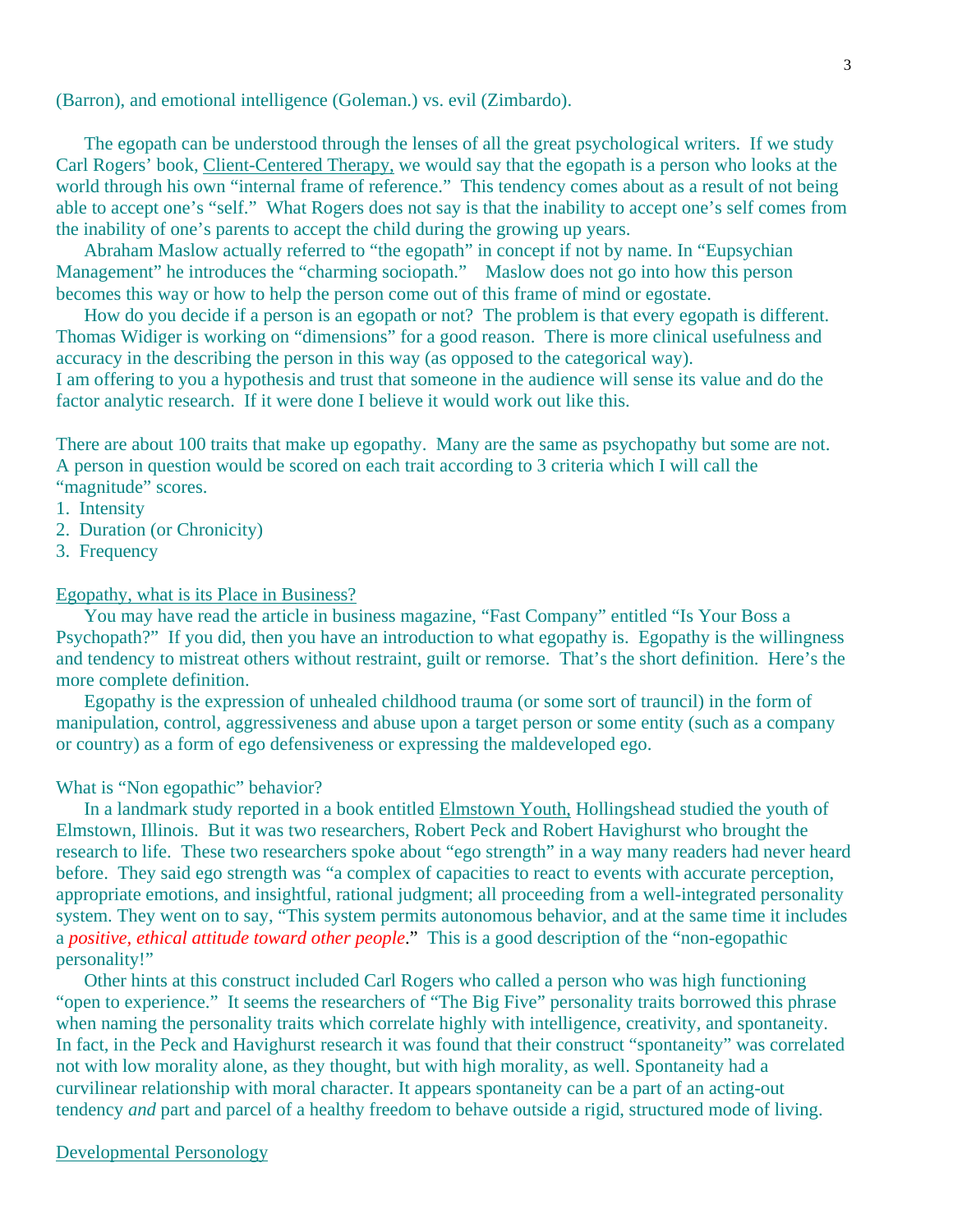Most non-professionals (and many mental health professionals) do not have a clear idea of how the human mind works relating to developmental personology, nor how the adult personality develops from the childhood experience. This is what Blood, Sweat, and Tears meant by their album title "Child is Father to the Man." The childhood experiences create the adult who comes later.

 There have been countless references to this phenomenon over the centuries yet there are perfectly intelligent human beings living today who do not factor in this reality when they deal with their social environment. My cousin once said he saw a young lady who had tattoos and multiple body piercings and said with disgust, "She wants people to look at her so I did. I stared at her." When I said, "You know, Tom, people who mutilate their bodies to that extent have about a 99% chance they were sexually abused, or abused in some way." He became pensive and said, "Really?" It doesn't seem to come easy to humans to carry that "developmental" factor in their heads when dealing with strangers, coworkers, or even their own spouse. Amazingly, parents have a very poor record of holding this understanding in their minds when dealing with their own children. This parental denial of personal responsibility for the child's bad behavior is the "megathon confoundation" (normal words can't describe its malevolent influence on humankind) of parent-child relationships. The more egopathic the parents, the more they will deny personal responsibility for shaping the child's maldeveloped acting-out behaviors. (\* That is not to say there are not cases where the child's behavior is an aftereffect of incidents of abuse outside the family which can't be blamed on the parents.)

 One day a family came into my office due to excessive arguing and the teen was ready to run away. The parents were complaining that she was not listening to their advice or wishes. It came out that the mother had started throwing plates of moldy dishes she'd found in her daughter's room. These plates were disgusting to her so she went into a rage. Her daughter's behavior was despicable but how much could the mother accept that her daughter's misbehavior was a function of *her interactions* with the daughter over the years. Blaming is seldom a healthy way to create a relationship with a child.

## Egopathy

 The word "ego" is generally believed to have been popularized when Sigmund Freud needed to describe the inner self of the human being. However, I found a letter from the writer of the Declaration of Independence to John Adams saying he was an "egotist" of the first order. Ego basically means "the self" or "the I" in Greek. Freud actually used the German word for I, *Ich* in the title of his book "The Ego and the Id." Yet, ego psychologists continue to try to explicate exactly what "ego" means and explain its uses even today. In 1890, William James divided the ego, or "the self," into two parts. One part he surmised was the acting-on-the-world ego, the I, and the other was the "self that was observed," or "the me." He wanted to differentiate the "I" that just acted instintively and the "me" that a person is able to be aware of or observe.

## **In the APA dictionary Egopathy**:

"Hostile behavior due to a psychopathically exaggerated sense of self-importance. Egopathic patients are characterized by a strong egocentric trend that compels them to deprecate others in their constant aggressive and unconceding attitude."

\_\_\_\_\_\_\_\_\_\_\_\_\_\_\_\_\_\_\_\_\_\_\_\_\_\_\_\_\_\_\_\_\_\_\_\_\_\_\_\_\_\_\_\_\_\_\_\_\_\_\_\_\_\_\_\_\_\_\_\_\_\_\_\_\_\_\_\_\_\_\_

## Five Levels toward Egopathic Behavior

Level One, Non-egopathic Level

1. Kind, caring, considerate, compassionate, patient. People love us in this mode.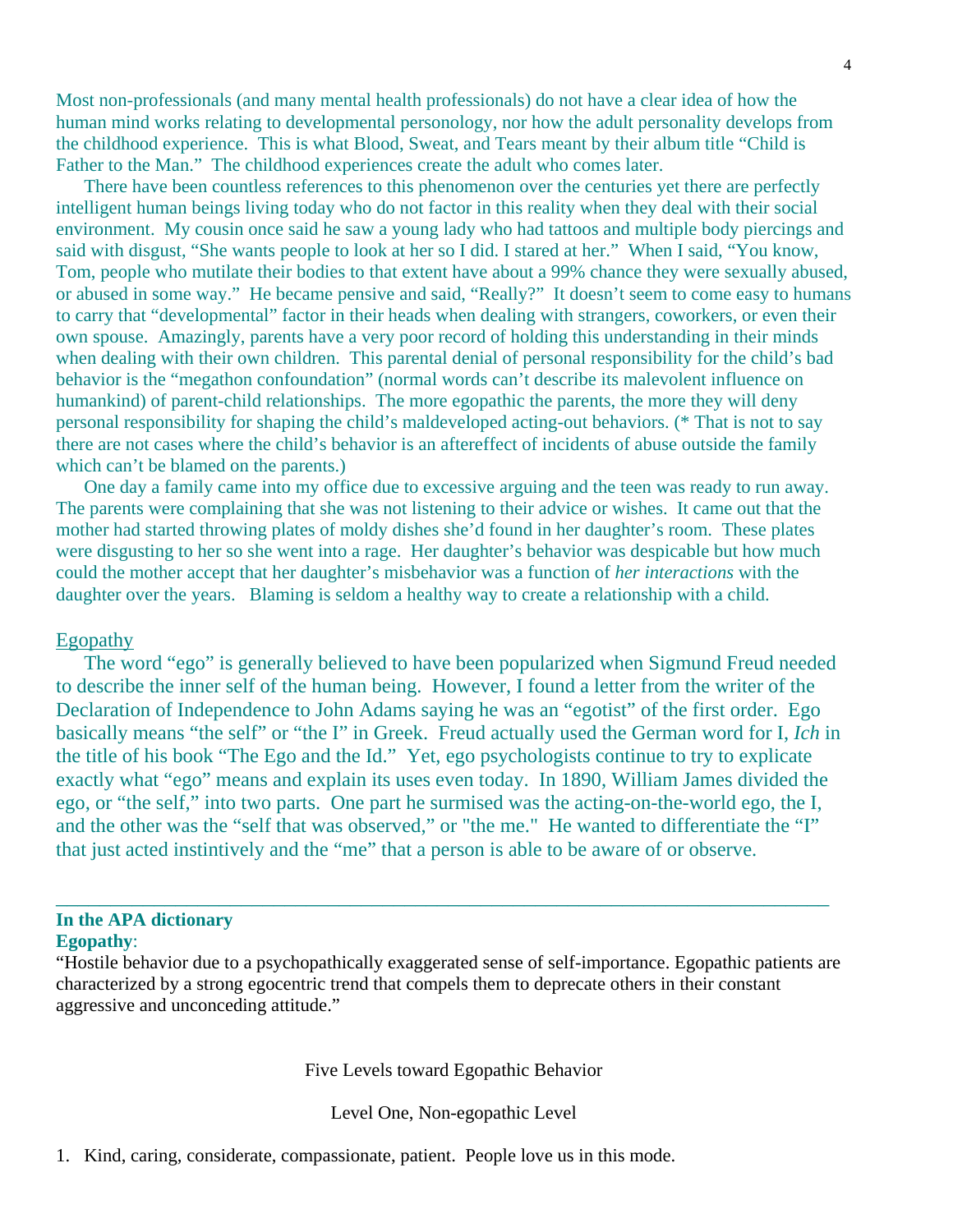#### 5

#### Level Two, Non-egopathic Level 2

2. Personality expression. Not as a reaction to anyone in particular. We are just being ourselves. Level Two is the way our family and friends start to experience us after a while of being close or after a while of being married. It is a combination of increased sensitivity and increased laxity in social graces (learned social responses.)

## Level Three, Mild Egopathy Level 3

3. Usually a reaction to some annoyance. These behaviors may appear at times of stress, frustration, or deprivation or they may spring from inner turmoil of the past with a retributive feel, i.e. recapitulative. Having power in a work setting or in a living situation increases the risk of behavior spiking into level 3and 4.

## Level Four, Significant Egopathy Level

4. Personality disorders behaviors. Faulty 'if ... then' thinking or even disordered thinking, cruel, egocentric behaviors. Although this level is "egopathic" the victims feel that the behaviors are those of a sadist since they feel so cruel.

## Level Five, Sadistic P.D. or Psychopathy

5. Sadistic, cruel, behaviors such as aggression, torture, or murder. This is the stuff of psychopathic and sadistic personality disorder.

## June 7, 2009

Diagnosis of egopathy is very important and not all that important, all at the same time. Let's take a look at the issues surrounding diagnosis.

1. Once a person is diagnosed does that mean they can never get better?

2. Can a person be "egopathic" and not be diagnosable with "egopathy?"

There is a conundrum around these questions. A fast majority of therapists and psychologists believe a person with a psychological illness can improve with the right treatment. If a person does improve with either therapy or with well-planned limit and boundary setting, then the question has to be asked, "Was there really a bona fide diagnosis present in the first place?" I am asking this because "egopathy" is similar to "psychopathy" in that the person generally never grows out of their compulsive need to be egocentric and to be in control.

 Concerning the second question, I believe a person can be in an "egopathic" state of mind during time of great stress and emotional deprivation. This person never loses the capacity to return to being a caring and other-oriented person. But during their time of stress and emotional deprivation they have constant irritability, impatience, and aggressiveness. This can be called "egopathic acting out" although the person may not be a classic "egopath."

## The Characteristics of a "Classic Egopath"

 This book is about both the "dyed in the wool" egopath and the person who is going through such a tough time that he or she loses their ability to be "ruth" and, in the end, become a "temporary egopath."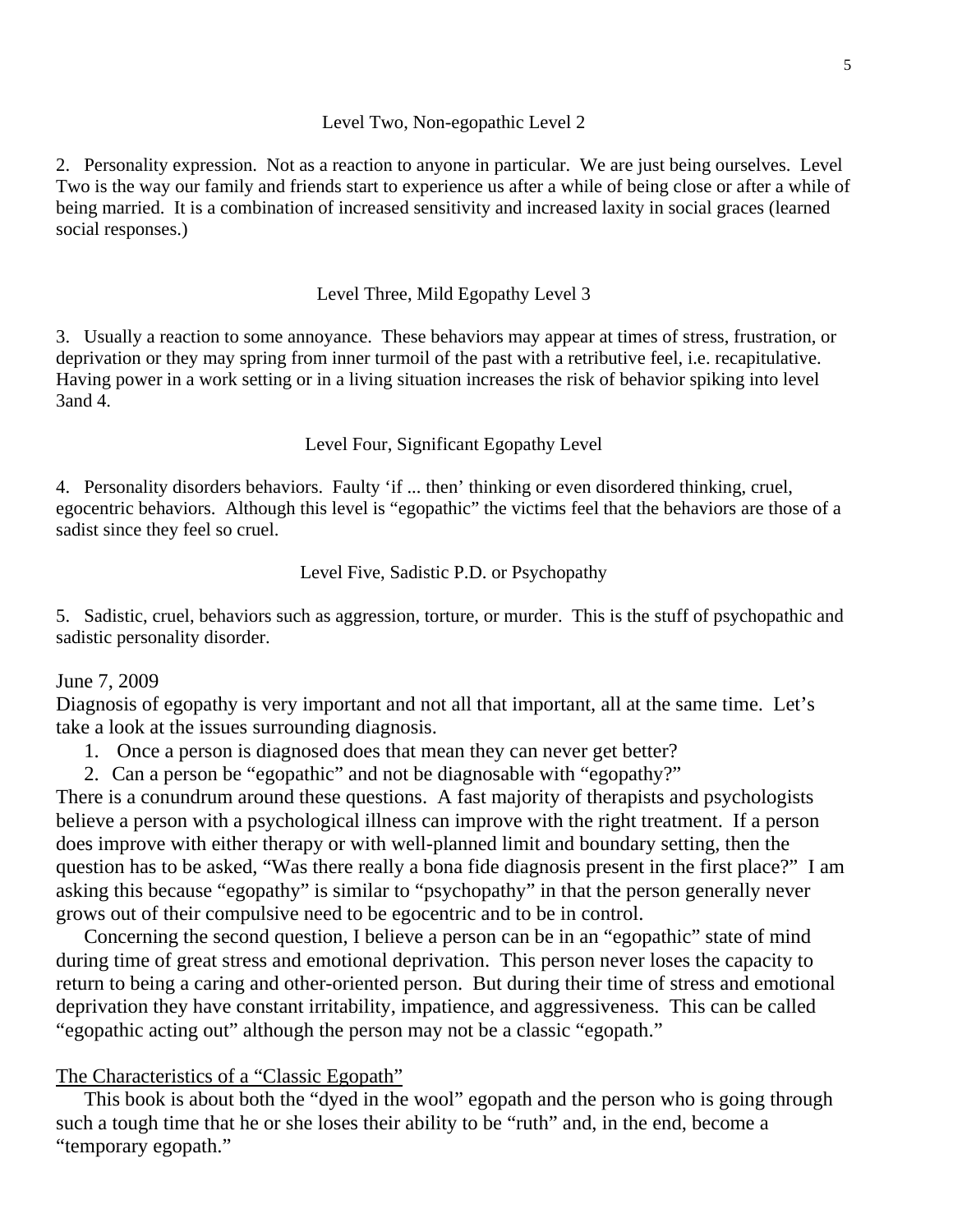Module #5 of Egopathy

 Egopaths experience the world around them differently than you and me. They tend to take in what they see and change it or put a spin on it which creates meaning for them. They do this in three ways.

1. They will infer what is going on with the target person. They hear about or see behavior and they will figure out "what is really going on." Unfortunately, they are notoriously inaccurate in their guessing game. Since they do not know their own self very well, they have very little healthy-ego sense of how a person functions and, therefore, will be very poor at guessing what is going on with another person. But this doesn't stop them from feeling that they are masters at it and are 100% correct. If they are given feedback from the person they are targeting, this does very little to affect their self-confirming attitude.

2. The second thing they do is to decide what was done in the presented scenario. They may listen to another person's description of the behavior if *they* were not actually present themselves; and they may even ask the target for a summary of the events. They may seem interested but this asking behavior feels to the egopath like they are actually in the Adult ego state and are actually giving the target a chance to explain him/herself. The egopath feels like he or she is really listening and considering the point of view of the target which is, of course, the only fair thing to do.

 But sadly, in the end, it comes to full light that the egopath has long since decided exactly what the target had done and how he or she needs to be dealt with and is unswayed by any denial or protestations to the contrary.

3. The third thing they do is to decide in their own mind what it is that the target needs to do differently The egopath has the "answer" to the problem and is full ready to lay the brilliant and astute plan at the feet of the frail and disillusioned sad sack.

These behaviors are completely invisible to the target. If the target notices them and protests with a comment such as, "You are not even curious as to how I think I might get myself out of this mess," he will be greatly disappointed by the egopath's response. The egopath by and large will be unable to hear the sentiment in this comment and will be unmoved to retract a statement or lend a sympathetic ear. Egopaths lack the flexibility of spirit and sentiment to really care about the other person's drives, desires, and needs. For the egopath it's all about getting one's OWN drives, desires, and needs met.

Astronomers have long used "none direct optical observation" to learn about distant stars. They have developed technology that helps them understand the make up of the stars that are millions of light years away. They used a spectranometer (detecting the colors in the spectrum). Through this method they can infer what metals the planet is made up of.

In this same way as we watch egopaths interacting we can infur what's is going on inside them.

\_\_\_\_\_\_\_\_\_\_\_\_\_\_\_\_\_\_\_\_\_\_\_\_\_\_\_\_\_\_\_\_\_\_\_\_\_\_\_\_\_\_\_\_\_\_\_\_\_\_\_\_\_\_\_\_\_\_\_\_\_\_\_

# When Egopathy turns out to be "good"

The great Hawaiian chieftain, Kamehameha, is revered today as the first great leader of a united Hawaiian people. But how did he wrest power from the other chieftains back in the early 1800s? He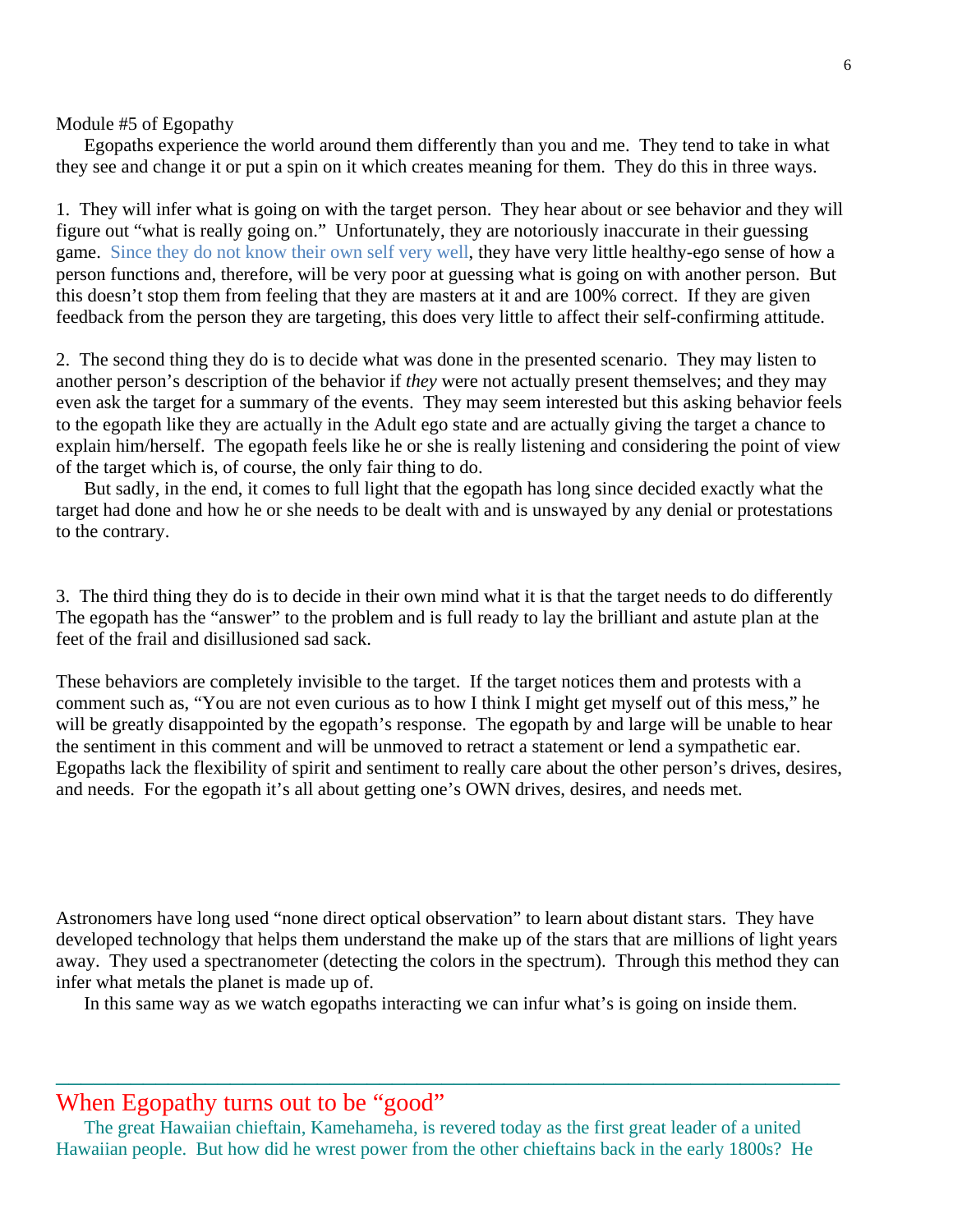ruthlessly ran them down and forced them to fall or jump off a cliff to their deaths. What a nice way to gain power. But *power* he did gain which afforded him the chance to lead his people to prosperity and his family to prominence.

 Egopathy is something that is hard to pin down because, at times, it seems to be such a force for "good." For instance, Mr. Mulholland was the head of water supply for the city of Los Angeles in the 1930's. He decided to be a hero and take his job very seriously. He realized that there would be plenty of water for the burgeoning city of Los Angeles if the water from the North could be rerouted to the city using giant water tubes. There was only one problem. The water was being used by the inhabitants of the Valley far to the northeast to grow rich peach and apple orchards. Mulholland had his eye on their water and vowed he would become a hero and capture that water for the greater good of Los Angeles. He sent men up in the dead of night to begin building a canal to carry the valley's precious commodity to the thirsty City of Angels. But the men, mainly Mulholland, were no angels. The water dried up the valley and farmers of the San Joaquin Valley were powerless to fight the city for their water. Their crops perished and their homes and land values plummeted. All their hard work to build their community was destroyed. Fifteen men and women committed suicide. Mulholland didn't care. He just wanted the water and the adulation that it brought his way.

 Can there be a debate as to what is "good" egopathy? Is there such a thing? For that debate to take place the concept of "egopathy" needs to be in place, the self-serving drive to move against another person or persons is order to secure power or resources for yourself and for one's own people. I will not pretend to solve this conundrum here in these pages. But I am willing to offer the concept of egopathy to those who want to pursue the discussion.

# The difficulty of the terminology

The word "egopathy" describes the whole process of being judgmental, thinking of ways to retribute, feeling no empathy for the victim, feeling a sense of well-being after a sadistic act.

The Six Reasons Egopathy is allowed to exist with impunity

- 1. We don't recognize it as a sickness.
- 2. We know it won't help to confront it.
- 3. We are literally afraid for ourselves.
- 4. We know no one will understand or support us.
- 5. We love the person and can't imagine going against the poor soul. We have a drive to think in terms of a dichotomy. Is this person "good" or "bad?" We decide to say he/she is good.

## Confronting Your Parent

 These children know that they cannot have a heart to heart chat with their parents. They tried and it didn't work. They most likely got innocent stares that said, "What are you talking about? We never acted like that." They walk away feeling abused and disregarded all over again. They may even have asked themselves, "Am I crazy that I remember that behavior?" or "Is there something wrong with me?"

 The second way the parent might respond is much more like the psychopath. The psychopath cannot and will not allow anyone to talk bad about him. He is completely unable to speak in a rational, selfreflective manner like you or me. The brain of a psychopath is wired to protect the self at all costs and "talking about my behavior" feels to the psychopath like death itself. It just cannot happen. It seems dangerous to their very soul. Sadly, there are millions of people who are not psychopaths and yet have this same inability to process their behavior with their loved ones. And so the profound injustices or maltreatment goes unspoken, sometimes until after the person is gone. Then the truth can come out.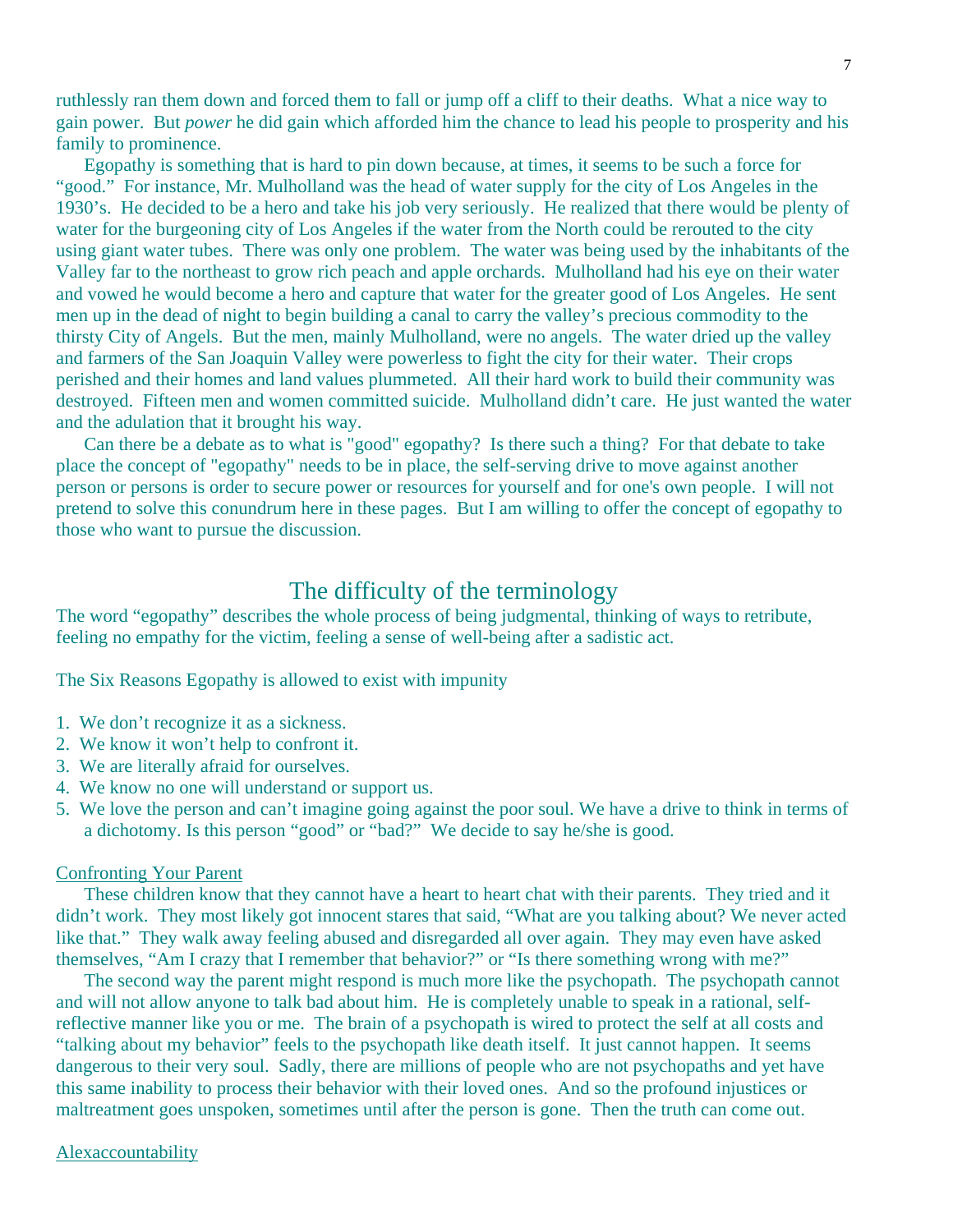If you have a loved one who seems to be unable or unwilling to talk about the conflict or brouhaha that happened last month, most likely you are dealing with an egopath. This inability to talk about and "process" what really happened needs to have a name. Without a name it cannot be talked about with accuracy and it cannot be researched. The name I would like to give it is "alexaccountability." The term covers two bases. One, it says the person cannot speak an "account" of their behavior. They literally have a brain centered log jam much like a person who has alexithymia (see page xx). They just can't talk about their behavior because the brain cells fire and in such a way that almost causes a seizure of sorts. They do not have the brain connections like you and me that allow us to "reflect" on our behavior and discuss with another person. (more about this in Chapter 3 under the Personality Disorders)

 Secondly, it resonates with the term "accountability" which means "the ability to admit to and regret hurtful or inappropriate behavior." The person with "alexaccountability" seldom can be "accountable" for what he has said or has done because it just feels so uncomfortable. (See chapter XX to learn more about the trauma that causes this mental dysfunction.)

 This inability to talk about one's behavior is a rigid and deeply engrained in the maldevelopment of the brain. It seems they are unable to talk about their behavior in any insightful way. This "selfawareness" or "self-assessing" is something terrifying to them. They don't feel it as "terror" but it is felt just as deeply so they avoid it at all costs. They will lash out in aggressive disparagement at the confronter.

 This tendency can be seen in children. It is common and yet has no name. I was working with "Jason," a delightful young man who could have been a poster boy for "charming, attractive youthfulness." His mother had smoked when she was pregnant with him. His troublesome behavior ruined his parents' pure enjoyment of such a delightful child. He would fight with his brothers, retreat into a morbid depression when he didn't get his way, and create havoc in the classroom at school. When he would come into my office he would be full of youthful, fun energy. But when his father tried to get him to settle down and talk about his behavior he would do one of two things to avoid it. Usually, he would see some object on the shelves and rush over to it with a squeal of delight. As his father would ask him to talk about some incident, with perfectly performed affection, he would say, "I love you, Daddy," and try to get a hug. If his father was in the mood to set boundaries he would say, "Jason, we need to talk about what happened" and Jason would fall back into the chair with a depressive, irritable demeanor. He literally was unable to react to a remonstrative comment with equanimity. His brain couldn't handle it.

 This retreating from processing the incident or "alexaccountability," means "being without words for an account of what happened or what I did." I am borrowing, of course, from the word "alexithymia" which means "without words for feelings." It is apropos to borrow from this word since the two constructs are highly correlated. A person who has a hard time expressing his feelings (low emotional intelligence) will be "at risk" for having a hard time talking about their behavior. The presence of the one is an "indicator" or "marker" for the other.

 The egopath who has power has an especially hard time talking about his or her behavior. After all, they are the bosses or the senior person (a parent or big sister or brother). They should be telling you about *your* behavior, not the other way around. The egopath has no natural ability to be magnanimous. They are all about protecting an empowering themselves! "Egomaniac" is a word that can be applied to some egopaths. Even when an egopath defers to a target, it's often done with slimy sarcasm.

## The Five Levels of Egopathy

1. This is the mildest form of egopathy. I am not sure if there exists someone who is even "nicer" than level one. I think this level includes all of us who are not egopaths. We care about other's feelings and strive each day to be fair and equitable.

2. This level is the first level in which there is a problem. This person is going through some tough times and is feeling irritable and bossy.

3. This is the first level in which the person is ruthless and mean. Yet even this person can feel remorse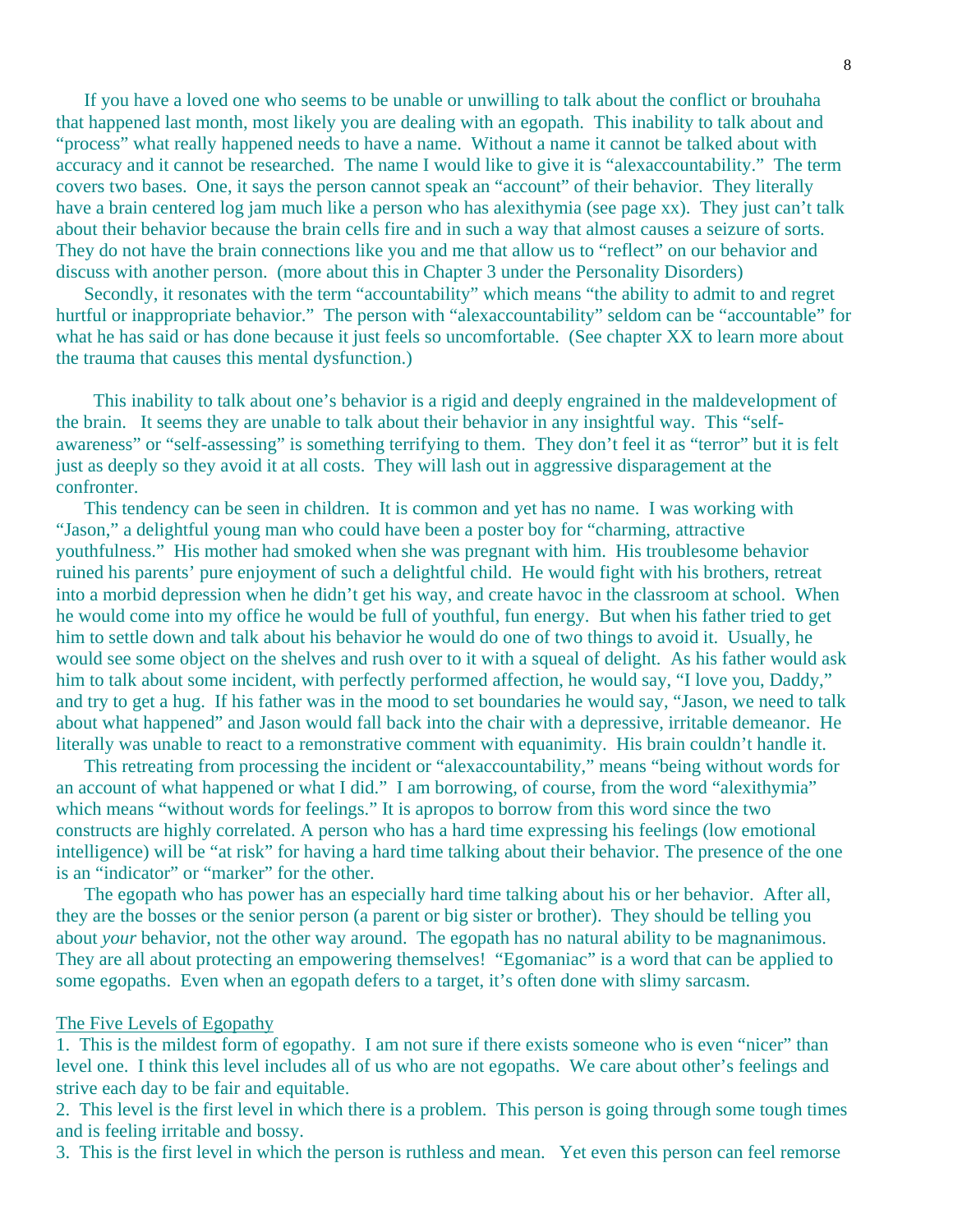and come to their senses if they are confronted (remonstrated with) in a positive tone.

4. This level person is most likely does not possess the ability to discuss their personality traits and to change their behavior. If this person is living in an especially distressful set of circumstances, he or she could take the final plunge and cross the line into Level 5 egopathy. It is difficult to know when a person's narcissism in level 4 crosses the line into Level 5 malignant narcissism. We must try to work out some criteria.

5. Level 5 egopathy is final stage of the journey to evil. This level consists of psychopaths, sociopaths, and other cruel and uncaring narcissists.

## The Angry Egopath

 The angry egopath is probably one of the best known. You will find him or her explicated in many books from Theodore Millon's "explosive" and "aggressive" types to the angry person in Shadow Syndromes. (The Anti-social)

## The Manipulator Egopath

 This person is the most like a psycho/sociopath/narcissist. He is not so devious and scheming as a sociopath but his spouse, children, and business associates have all felt the sting of his deception and manipulation at one time or another. These people are also the predators. They have an agenda of personal pleasure, power, or dominance that they adhere to although they do not express that up front and in honesty, in most cases.

### The Borderline/Bipolar Egopath

 The Borderline Personality Disordered person is definitely egopathic. But let's suppose there are people who are too high functioning, too "normal" to have a diagnosis of a personality disorder. They still seem to have "something" that is not right. That something is emotionality and judgmentalness. "BB" egopaths are always on the lookout for someone doing something wrong. "You're not doing it right. Here let me do it" is a common sentence of the Borderline/Bipolar type of egopath. They have a great deal of difficulty relaxing and just letting things flow. They can't let people just be themselves. They have to notice how their loved ones or employees are doing something incorrectly or unattractively. They have a small "circle of acceptance." If you don't fit into what they think is the right, appropriate, or smart way of doing things, then you can't be trusted. To further the misery the BB will often have an agenda that will make her happy or suit her long range plans. She or he will compare what you are saying or doing to what they are hoping for and if they have power over you they will make your life miserable until you get with their program or until you leave. "My way or the highway" is the BB's motto. Each of the egopath types can show traits of "Dr. Jekyll and Mr. Hyde." They have the hallmark ability to be nice, charming, caring, considerate, and sweet. But if you get crossways with him or her, "Katie bar the door." It is the BBs which are the most likely to show this confusing, exasperating, and frustrating pattern of behavior.

More than likely the character played by Meryl Streep in "The Devil Wears Prada" is this type of egopath. Although, Ms. Streep's character is clearly conniving and heartless, these traits are softened into a demure and even sympathetic character, at times. In real life, this character would have been more likely to show more vitriolic aggressiveness.

## The Neurotic Egopath

 The neurotic egopath deserves our sympathy and consideration. He or she has had a very tough time in life. As children, they may have been smaller than the other kids or not as socially adept. They may have a personality that could be called "avoidant" or "dependent." Their initial presentation is being sweet, nice, considerate, friendly, even charming. But it won't be too long if you hang around for a while to see Mr. Neurotic go into a shell, into a panic, into a childish state of mind. Mr. NE suffers a great deal with her/his fears and insecurities. But he/she also has the ability to become very demanding, entitled,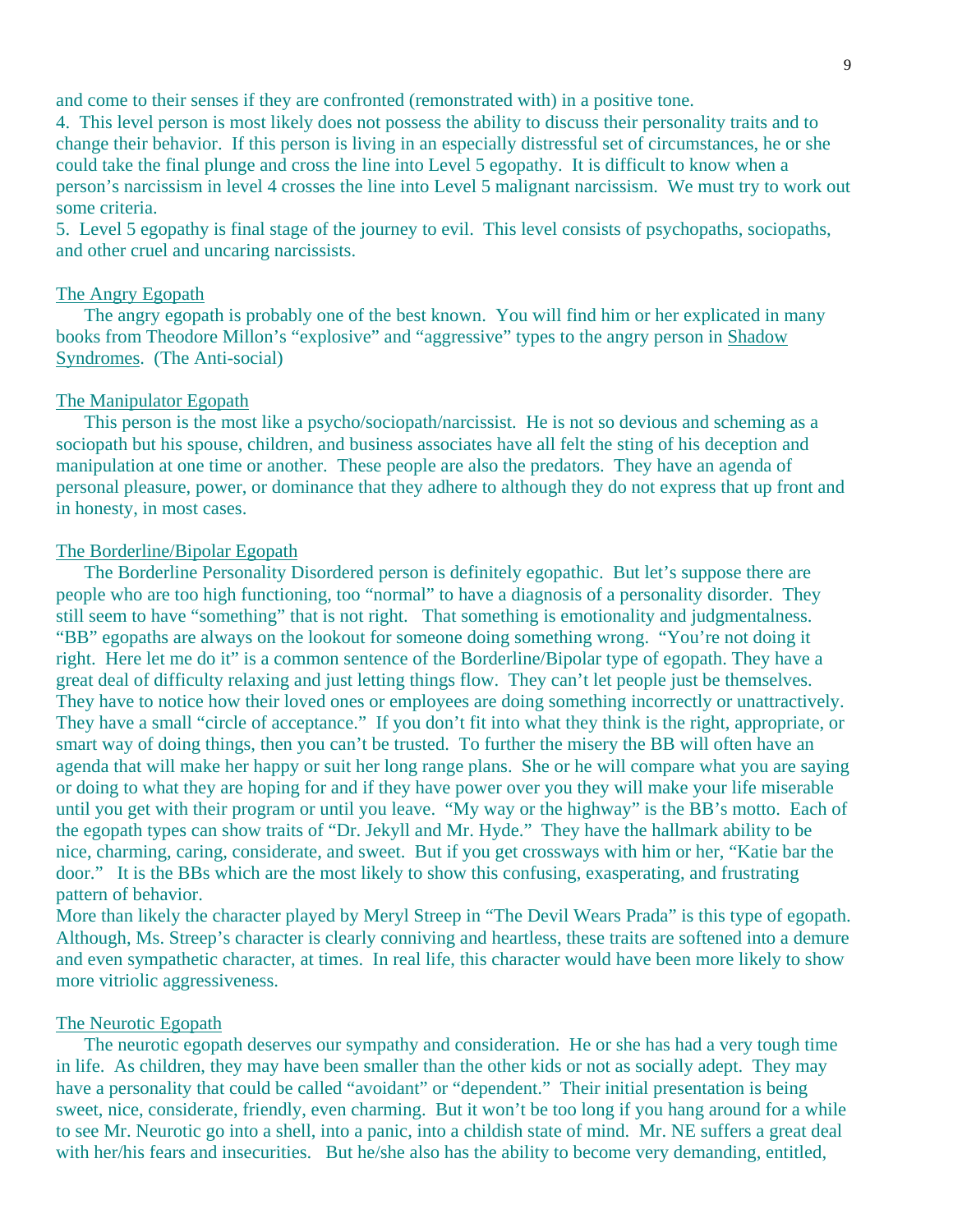and egocentrically flustered. This is the classic little spoiled boy/girl, "I want my lollipop and I want it now" syndrome.

There is a second way to understand these four types

## The Dimensions of Egopathy

It is interesting to see how an early  $20<sup>th</sup>$  century author phrased this dynamic. In Psychology and The Promethean Will, William Sheldon (1936) commented on several constructs and their seamless shading one into the other.

This is the term in which the normal and the pathological grade over into each other so gently that no adequate boundary can be made out between them (p. 252).

He also talks about how the personalities of Dr. Jekyll and Mr. Hyde are very discontinuous.

"That is perfectly normal dissociation. But in the character of Dr. Jekyll-Mr. Hyde, Stevenson has described a dissociation of so extensive a nature that one of the two dominate patterns is a genuinely uncivilized personality, while in the other almost the perfect antithesis is seen" (p. 253).

 Most people have known someone who seemed to change personalities so quickly and so completely that the change inspired terror and disbelief. Most have asked the question, "Why?" Most often the answer lies in childhood abuse. Mistreating children is such a natural event for overstressed and undereducated parents that it can happen constantly in our society, even today. It is amazing that this phenomenon is not presented more to the public. As a result, the abuse just goes on, year after year, decade after decade. "But how can we present parent education to the public?" you ask. Here's the answer. Every child is sitting in a classroom ready to learn at the age of 14, about the age that they are thinking about love and sex. They desperately need a class in relationships, personality, and parenting. Sometimes this is called the "fourth R" after reading, writing, and 'rithmetic: "relationships." And yet here we are in the new millennium and our legislators are not insightful enough to mandate that our children learn relationship skills which would include parenting skills.

 In 2007, the Texas legislature passed a bill mandating that Paternity, Parenting, and Relationships be taught in the health classes in high school. The 14 day program is called the p.a.p.a. program, "paternity and parenting awareness."

## The Three Reasons this concept of egopathy has been so long in coming.

1. There are many people, most of whom are high-functioning individuals, who are nervous about admitting and accepting that they have a shadow side to them. The shadow side is the capacity to really hurt others who may not deserve to be hurt. None of us like to be found lacking in some way, especially in our ability to deal with people. There is a very strong human natural tendency and need to think of ourselves as good people who are not cruel or stupid about how we treat someone, especially our children and our employees. For some, especially abused or shamed people, the idea of being held accountable or being confronted is a horror that they will not be able to abide. To those of us to can take a complaint on the chin and keep on ticking find it hard to imagine such a state of mind. But it is more common than you think.

2. Egopaths are notorious for making life very difficult for anyone who tries to confront them. These also come from the same psychological space as Number One, from unrecognized and unhealed shame and trauma from childhood. How many millions of children, wives, husbands, students, or employees have had to swallow their complaint and to repress their pain because the power-up person has made it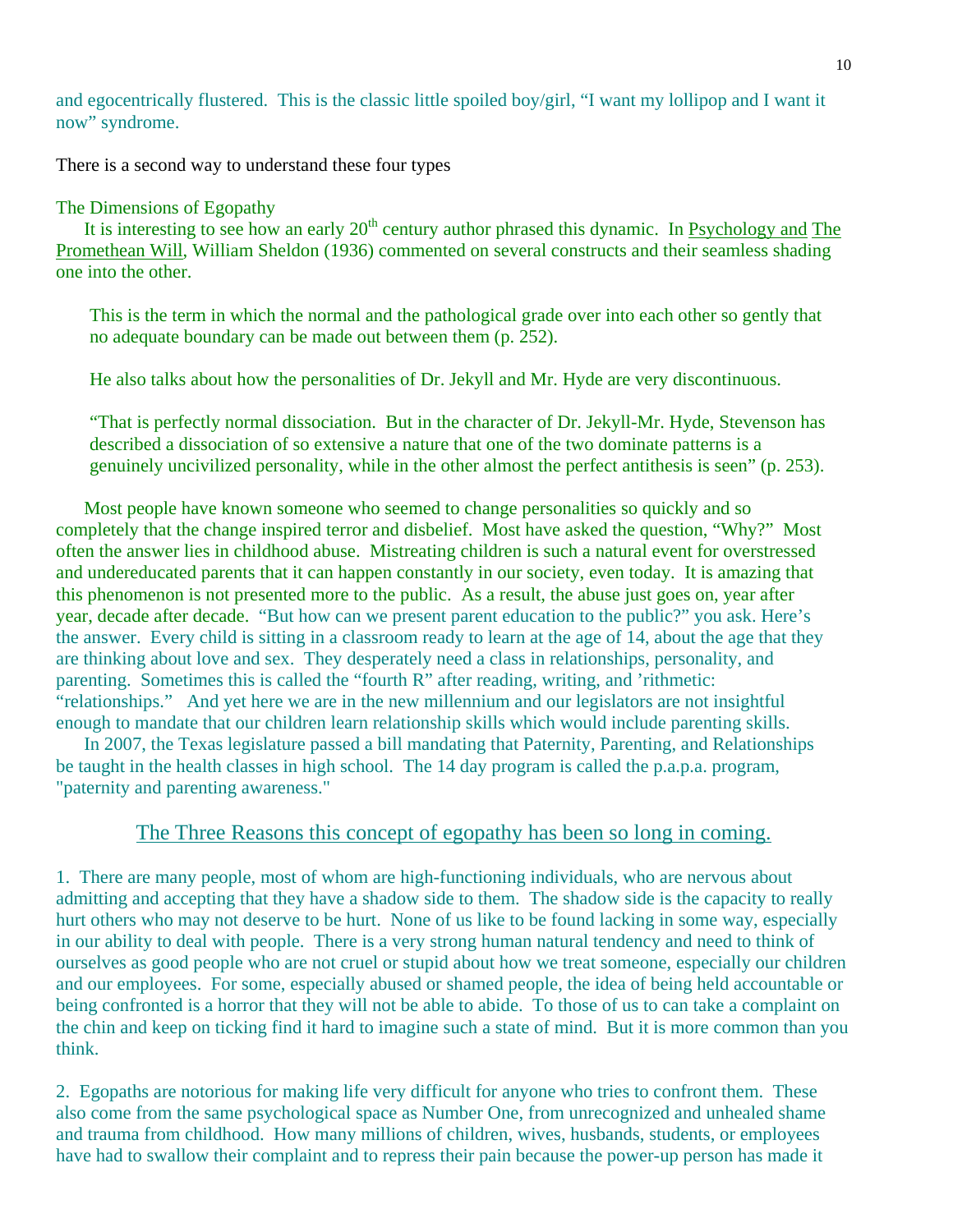clear that no remonstration is allowed? How many units of suffering have been added to the pain of the world because of these brilliant, attractive, and successful yet maldeveloped individuals?

3. The third reason which probably needs to be the first is that this personality style is so mysterious. Not until 1980 did the world of psychiatry and psychology accept that there needed to be a place in the DSM. This separate "place" is called an "Axis" in the DSM. "Axis II" is designated for the personality disorders. That was only 26 years ago and yet people have been suffering from personality disorders for 100 thousand years. Why are we humans so slow to see ourselves for who we really are? The world of psychiatry is just now realizing that there are not discreet categories of personality disorders. Although that is not to say Dr. Millon brilliantly found and described and categorized the most salient personality disorders as best he could without detailed research. His was a monumental contribution to the knowledge and thinking of personality disorders and personality styles.

4. When you complain about an egopath, they and others are very good at trying to make it seem as though *you* are the one with a problem.

5. The trickle down power effect. It not only applies to doctors but to anyone in power. The assumption is "They are important; they have a big job to do. Therefore, since I am their secretary, their assistant, their lawyer, their partner, I can demand and bully my way through this and *your* needs be hanged.

## Angry Moving Against

 Our primitive brain's natural reaction to a hurtful situation is reactive and aggressive, i.e. to "move against." Karen Horney, the revered psychologist, said there are three responses to people. 1. Moving against, 2. Moving toward and 3. Moving away from. This is a good place to start with understanding how we react to others. But her list is incomplete when it is applied to egopathy. There is one more reaction which is very common but also very clandestine. It is the "planfully moving slowly against."

 The "moving against" is certainly an appropriate description for how aggressive people can get when insulted or threatened. Read the description in Daniel Goleman's book Emotional Intelligence for a description of the automatic processes which underlie our quick, hot reactions to frightening stimuli.

 In relationships, we have a meaning-making filter that floats in the psychological space between us and the other person. What ever that other person does, the behavior passes through this meaning-making filter (MMF) and we receive it in an altered condition. Sometimes our MMF creates a more positive representation than what the reality really is. This is called Pollyannism after the books by Eleanor Hodgman Porter and the movie from the 60's called *Pollyanna*, about a girl who always saw people and situations in a positive light.

 But it is seldom Pollyannism that causes strife and conflict in relationships. It is just the opposite: seeing words, actions, and behavior in a negative light which causes difficulties. These seventeen words took you about two seconds to read and yet the phenomenons they describe have been at the root of untold millions of units of conflict, heartache, and personal suffering. Egopaths are known for their tendency to judge harshly. They have this negative spin filter in their heads. Their minds thrive on finding fault in others and then moving in for the kill. Their modus operandi is to frame the others' behavior as despicable and then sharpen the focus, grind the ax, and steel the blade in order to do the most damage when they attack. But the egopath doesn't see or care about the damage being done. It is all very ego syntonic to them. "The attack is what any self respecting person would do" is their motto.

 The difficulty with egopaths is that they discount the filter which is floating between them and the target. The egopath does not sense the filter and will even fight tooth and nail to defend that he or she is not being judgmental or inappropriate. Egopaths have great difficulty with "self-awareness." The word ego-syntonic is used in psychology to describe a symptom which the person feels no concern about. Compare this to the depressed person who is very concerned about his hopeless feeling, or to the anxious person who is very concerned about her anxiety. These people seek help and beg for relief. But the egopath, like the personality-disordered person, does not feel that the behavior they are exhibiting is a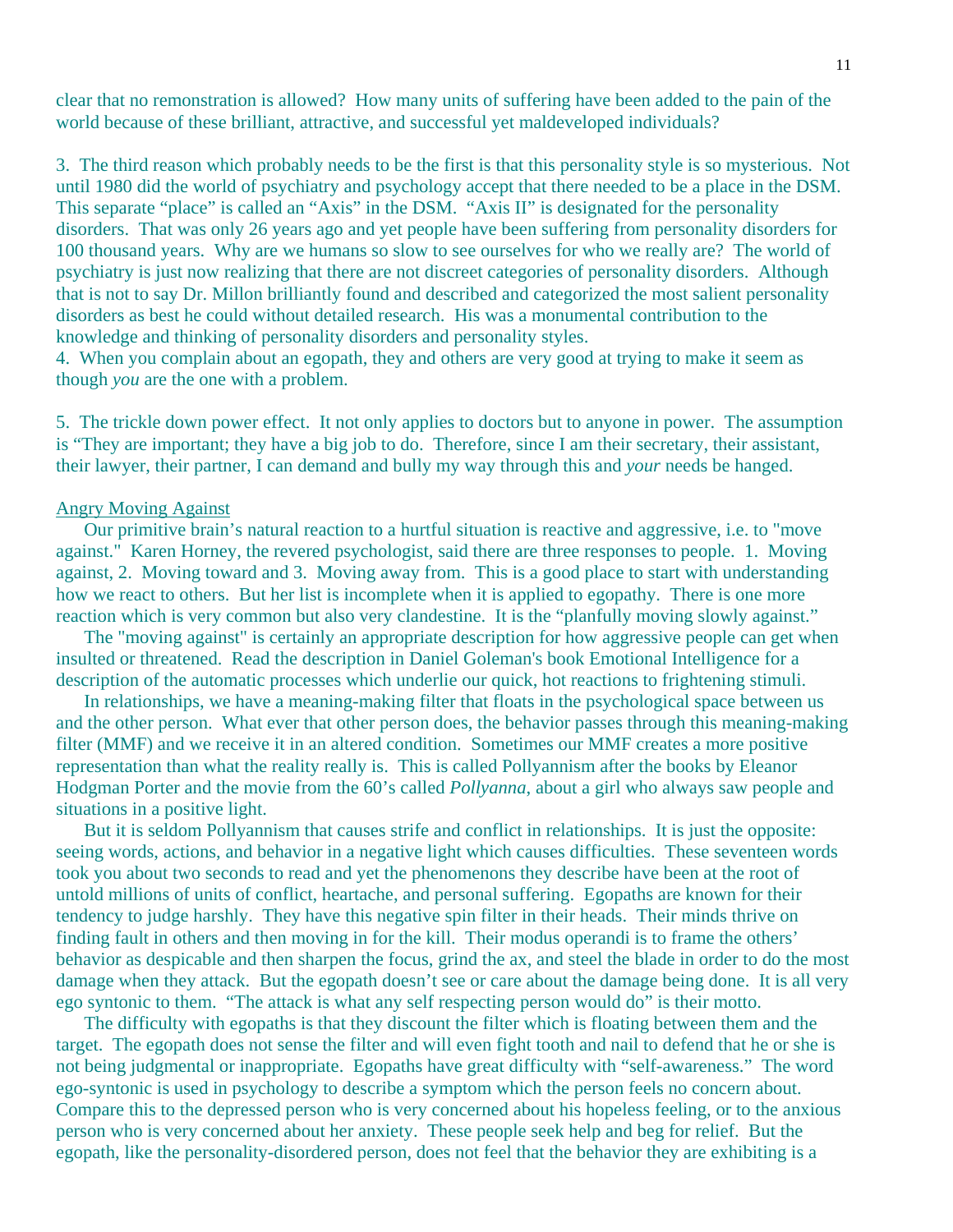reason for concern at all. Their judgmentalism seems perfectly natural. In their minds it is what any selfrespecting person would do. "I'm not the one who needs counseling," the classic egopathic rebuttal goes, "she's the one who needs counseling. If she'd do as I say everything would be fine." He completely fails to see that it is his constant judgmental faulting-finding over years that has created the conflict in his marriage.

## An Imaginary Care Study at the Workplace

What would happen if an egopath went for therapy at a job and it actually took hold. It would sound like this. "Harry, I really don't like you as a person and now I have to work with you because you've been sent over to my department. I know I have a tendency to be judgmental and I know that this will hurt our relationship. I feel like laying into you right now about how you've been handling the Draker and Broaken accounts. It seems so wrong-headed. But I've been attending the manager-employee relations seminars over in Training and Education and I realize I tend to fault-find with people no matter what they do. So I'm just giving you this as a warning. Be aware that I am unhappy. Try to do what I suggested last week as much as you can. Okay? And in return I will try not to micro-manage your every move and give you some breathing room to handle these accounts your way. Does that sound fair enough?"

 This speech will be a most difficult speech for an egopath to give. It shows fairness, "other-focus," and cooperation. These are not traits that come easy to an egopath. They feel much more comfortable engaging in "dichotic thinking" which means they split the word into black and white. They are even proud of this attitude because to them it means "simple" and that means they are able to quickly "get the job done." What they do not take into account is the cost in human suffering, the drop in morale, and disruption in the personal lives of the target employees. They do not care about how their interactive style eventually finds its way back to the company in lowered productivity and increased paid time off (PTO) and employee sick leave. Egopaths find it hard to see the big picture. They are immediate-rewards motivated.

 Not all egopaths are created alike. Some are worse than others. The very worst egopaths are called "psychopaths" or "sociopaths." More and more extreme egopaths are being identified and called psychopaths. In the July, 2005 issue of "Fast Company" magazine the cover story asked the question, "Is your Boss a Psychopath?" Some of the worst managers in the story probably *were* psychopaths. But to include Herb Kelleher and Walt Disney in the list seems uncalled for and just plain wrong. How could the author of this article include these well-meaning managers in the same group as Leona Helmsley and GE's Al Dunlap? This is why a more fine-tuned instrument is needed. But more importantly, we need a word that describes these subclinical personality styles. (See a description of Robert Hares "P-SCAN" in Chapter 11 and see a full report on the article in Chapter 4) That word is "egopath."

## The Egopath's Outrageous Frame of Mind

People, good people, often get into a difficult frame of mind which is difficult to understand. It is difficult for them to understand and it is difficult for any loved one to understand. The egopath's outrageous behavior is grounded in that frame of mind but he or she is usually very unaware of this cloaked and obscure intrapersonal dynamic. A 31 year old daughter came in to see me. Her mother had always been egocentrically busy but caring, nonetheless. Now that this daughter have moved to a far away city she, the daughter, has become depressed. She has not called her mother or her father in many weeks. She even visited her home city and did not call on her mother. Over time the daughter became extremely depressed and still refused to call her mother and ask for help or support. Why? She says she feels "anxious" when she thinks about calling her mother. Has her mother bothered to call her daughter and say "I love you, I am worried about you, and I want to be supportive"? No, she hasn't. Her mother is in an egocentric frame of mind which allows her to be busy with her church activities, to worship God, and yet never call her daughter nor care that she is all alone in a distant city. This is egocentric egopathy; thinking about you first and not caring about someone who is in need of being cared about. How can we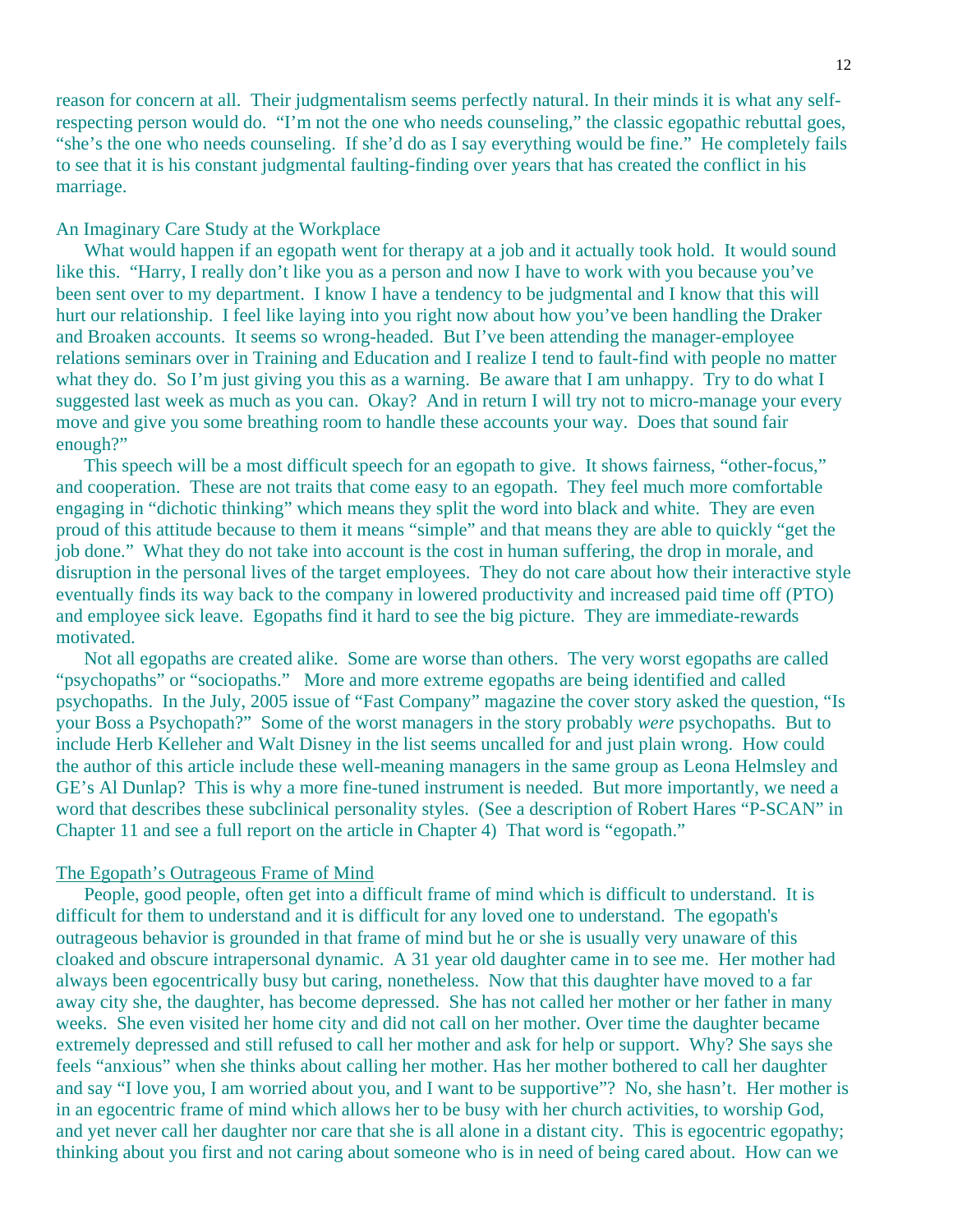help this good person grow out of behaving badly?

#### The Slow Burn Sub-Clinical Borderline Person

 Many high functioning people are really quite low functioning in their sense of self or their level of emotional intelligence. By that I mean they function like a "sub clinical" Borderline Personality Disorder (BPD). A person diagnosed with BPD presents with emotional dysregulation, and often slips into overbearing emotions such as fear, hyper arousal, and anger. The high-functioning personality disordered person, or egopath, will generally not succumb to externalized, emotional dysregulation but will, instead, engage in cool-headed aggressive planning to discredit, demote, censure, belittle, deny, and reject the person they perceive as being a threat to their position or psychological safety. Retribution is almost always a part of the motivation complex. When an egopath feels affronted they do not have the skills or the self-esteem to react benevolently and without malice. In fact, the word "affronted" seems to have been invented just for egopaths, since is perfectly describes the reaction and feelings of an egopath. I am reminded of the lady socialite in the Marx Brothers films who indignantly exclaims, "*Well*, how rude!" when a Marx Brother commits his funny faux pas.

 An egopath does not consider others' feelings. In 2006, a Dallas church pastor Hornbuckle was convicted of raping three women. He even had a wife at the time. I guess he considered his actions "okay, because I …. ??" His attorneys were hoping for leniency but instead he was given fifteen years in prison. His sexual needs were foremost in his mind. His satisfaction was of most highest importance. The ladies needs and feelings really didn't matter much to him.

 I just returned from a concert. The large lady sitting three chairs from me had a loud voice and talked so incessantly I couldn't concentrate on the concert. When she returned from the bathroom I said, "Can you keep the talking down?" She looked at me dumbfounded. "What?" she said. I said, "Can you keep the talking down a little?" I wasn't angry. She looked at me with a look of incredulity, "F…. you," she said with indignation. "We paid for these seats." As if paying for seats allows you to ruin everyone's concert experience. She seemed to be totally unaware of her booming voice. This is egopathic self-interest which means feeling empowered and compelled to do what feels good with abandon and disregard for others' needs.

 In Martin Kantor's excellent book The Psychopathy of Everyday Life: How Antisocial Personality Disorder Affects Us All, there are three faulty premises given that blur the difference between right and wrong for egopaths; those people Kantor calls "everyday psychopaths."

 Premise 1: Right and wrong are irrelevant abstractions. Self-interest, however disguised, is the essence of all motivation, and those who profess otherwise are fools or hypocrites.

 Premise 2: Right and wrong are entirely valid considerations, and I am always right (and you are always wrong).

 Premise 3: If I am wrong it is only because I messed up, and I can and will soon fix things and make them right.

 This sounds as if the egopath is able to admit when he is wrong and is willing to make it right. It sounds as though he may apologize or make a special offering of peace or restitution. But Kantor says he is really only admitting to a "tactical error" in interacting in a self-agenda fulfilling way. He is only saying he is not going to let that mistake happen again. This way of thinking is the most similar to a psychopath that an egopath can be.

## Multi-dimensional way of understanding good people who behave badly

 Although I have tried to characterize four types of egopaths, I think there are only a few people who fit the profile of these "pure" types. All egopaths have their own unique mixture of traits that are as individual as a thumbprint. Each person has their own set of DNA which gives rise to a multidimensional blend of personality traits that are then refined, altered, and shaped by their experiences as a child. So it is not so important to "peg" an egopath than it is to analyze your local egopath based on the set of behaviors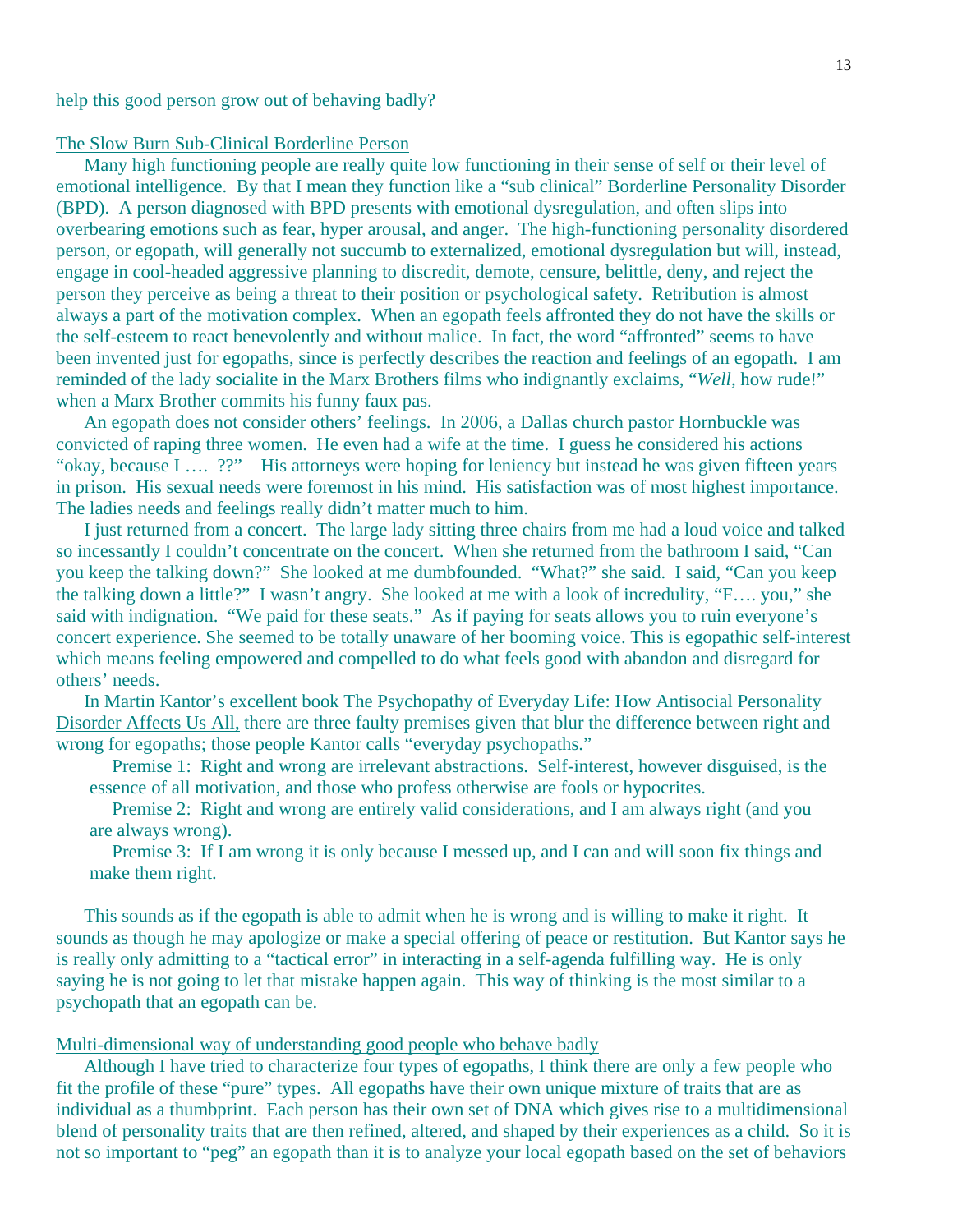that he or she shows on a regular basis.

 Talking about childhood mistreatment is not the purpose of this book, but I can not help but mention the importance of "welltreatment." A child is an open book, a blank slate, an innocent receiver of information whatever you want to call the inchoate state of a child's mind and heart. This means that parents must be aware of the best parenting and communication techniques available in order to interact in the healthiest way possible. But parents are not aware of these and the schools and the states are doing very little to ensure that they learn them. The states have their young people in high schools everyday and yet very few of them mandate or even provide classes that are designed to teach good parenting skills. And I don't mean carrying sacks of flour around only. Furthermore, little budding egopaths could discover they are "with ego" if high schools would provide personality testing using the 16PF or the PAI. And follow-up personality disorder counseling and education when one of the students commits a crime.

## Classes of Egopaths

 Just as there are varying degrees of Axis I illnesses, there are also varying degrees of egopaths. The most severe form of egopathy is that of a psychopath. Since I prefer to reserve the term "psychopath" for those individuals who maliciously control, sadistically bully, cruelly torture, ruthlessly maim, and brutally kill people, I will not be talking about those people. A person can be bad and still be considered an egopath. Egopaths will "only" control, demean, embarrass, mistreat, manipulate, and confuse their victims. What is the percentage of psychopaths who were once "just" egopaths? Since there is no research, I would have to speculate. I am tempted to say "all" psychopaths were first egopaths. Before Hitler became a monster, he was a controlling egopath. Before Lee Harvey Oswald was a psychopath, he was a belligerent egopath of a husband.

 All egopaths are attractive or charming or intelligent or successful in some way. Most of them have several of these characteristics. This is not surprising since the growth and development of egopathy is often augmented by the positive reactions from others. These positive attributes are included in the description of all levels of egopaths. So, it is not the absence of positive characteristics that determine which class an egopath falls in, it is the quantity and intensity of egopathic traits and behaviors. The most deviant of the egopaths are the Sociopathic egopaths. These are known for their mind-boggling, cunning maneuvers, callous ruses and gambits which are designed to completely undermine self-maintaining attempts and foil any attempt to establish an adult-adult relationship (see chapter XX). They will be guilty at one time or another of all three of the egopathic characteristics. Narcissistic Egopath

Compulsive Egopath Borderline Egopath Bipolar Egopath

## The Egopathic Nature

 It seems that egopaths can be really good people who have a sixth sense. They pride themselves on being able to detect a fraud or a "poser." They have a mental mechanism that says, "If I suspect that he or she a \_\_\_\_\_\_\_\_\_\_\_ (danger, a lazy person, non-performer) then I am sure that it is so. Otherwise, why would I be getting this vibe?" They are very self-confident.

 I am surprised the world of psychology has yet to create a word that means "the process or ability to forgive or gently deal with someone who in displaying behavior which is unattractive or abusive." I have been using the word "remonstrate" usually followed by the word "with."

## The Ego Defense of Devaluing

There is a natural ego boosting tendency to look for, notice, remember, or seek out where someone is lacking or "less than" in some way. This is a natural ego-boosting, ego-defensive maneuver to boost the egopath's sense of self. Egopaths use this ego defense regularly.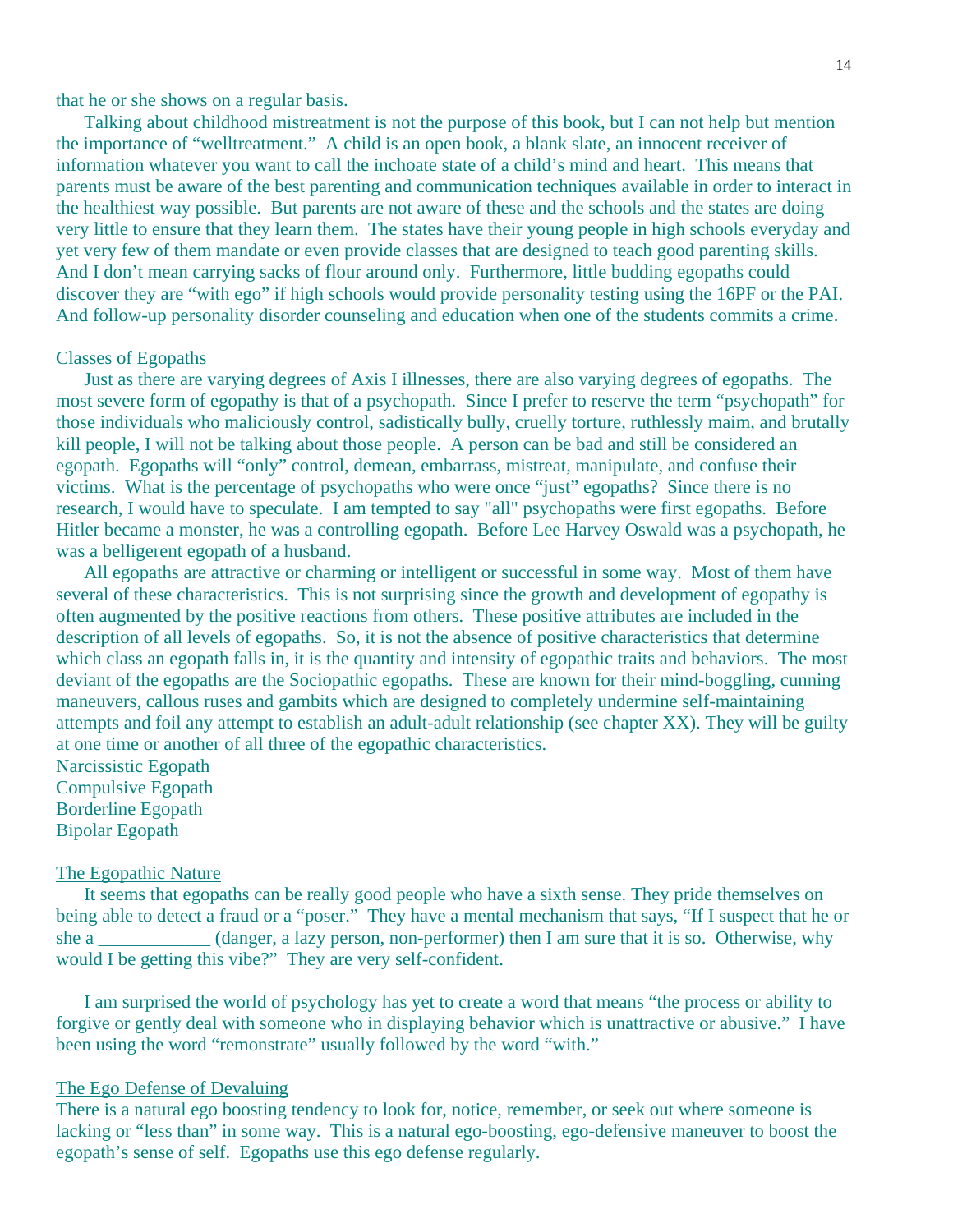## The Ego Defense of Minimization

They see themselves as very good people who have been given a rotten break. The ubiquitous book, How to Win Friends and Influence People by Dale Carnegie, begins with a dramatic story about John Dillinger, the notorious criminal of the 30's. He saw himself as nothing more than a nice guy who gave to the poor, a Robin Hood, of sorts.

Egopaths also have two drives which confound the whole process of understanding. 1. They WANT to be good people. 2. They think of themselves as good people, and 3. In many ways they ARE good people. So if we characterize them as "bad or evil people" then we are not going to be able to create harmony with them. (This is notwithstanding those who score above a 30 on the P-Scan who are, for all intents and purposes, psychopaths. These people are not good people.

 Having said that, you may be faced with dealing with someone who is exhibiting psychopathic character traits. Can you still think of the positive things that the person has done? There are always positive things a person has done. It's just that these actions become so obscured by the egopath's consistent hurtful behavior that we lose touch with their good side and, in many cases, lose touch with *our* good side. Our altruism is so overwhelmed by our pain, we are unable to think of someone's positive traits and carry out a healthy intervention.

 Sometimes egopaths make a preemptive strike and they may not even be aware they are doing it. They are in a mystified state of mind and they don't even realize it. Paul Williams, the great songwriter, once said that during the time he was using drugs and alcohol, he would look you straight in the face and say, "I am not using drugs. I wouldn't use drugs. How dare you accuse me of doing such a thing" and truly mean it. That is to say, his dignity protective response would be heartfelt; all the while he was using drugs. Amazing.

## Fear and Jealousy

 Egopaths will move against someone they fear or are jealous of. We are taught since childhood not to be "fearful or jealous." Funny, how we are not taught to refrain from acting out our fear and jealousy. So we drive those feelings underground and act on them in (word that means unaware but attentive to them anyway) when we get into a stressful situation. For egopaths that means in a situation where we have a "gut feeling" that someone is going to get them or hurt them. This preemptive strike is explained well in Theodore Millon's article on Sadistic Personality Disorder. (quote from it).

Since their behavior is done in such a disingenuous manner, we are damned if we confront them and damned if we don't confront them. That's the sinister nature of the egopath's web they weave.

 A NON egopath may get angry. But they will feel a. guilty b. a little remorseful c. will want to approach the other and make amends and d. will strive to do better in the future.

\_\_\_\_\_\_\_\_\_\_\_\_\_\_\_\_\_\_\_\_\_\_\_\_\_\_\_\_\_\_\_\_\_\_\_\_\_\_\_\_\_\_\_\_\_\_\_\_\_\_\_\_\_\_\_\_\_\_\_\_\_\_\_\_\_\_\_\_\_\_\_\_\_\_\_\_\_\_\_\_\_\_

#### The Invisibility of Egopathy:

 In Daniel Goleman's book, *Emotional Intelligence*, he tells a story about a manager who was able to secure a job by putting his best foot forward in his interviews with the top brass. Hogan and Kaiser (2005) call this the "bright side" of the egopath. The bright side is put forth during the initial interview and then the "dark side," the egopathic side, comes out when they deal with their supervisees. This dual personality is one reason egopathy is so invisible to the casual observer. "Your boss, Jane, seems like a perfectly nice person," says her boss. And the more you might try to convince them otherwise, the more it makes you seem like a crackpot, a troublemaker, or even an undiagnosed paranoid personality disorder! After all, what kind of a person would complain about his/her boss? Only troubled people complain about their boss, right? What a tragedy. How many people through the ages have had to suck it up, give up, and just say, "You just can't win with these people"?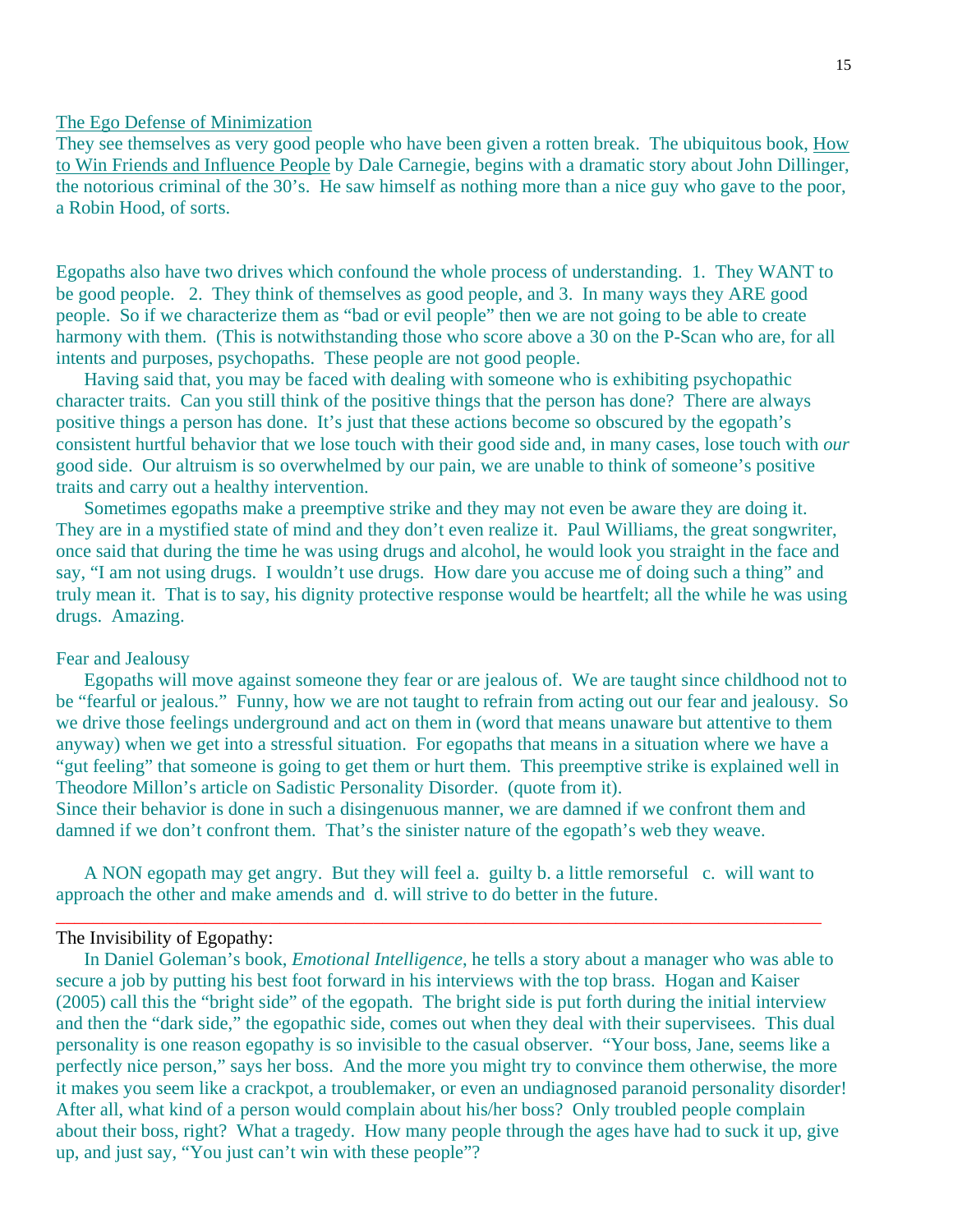- 1. Narcissist
- 2. Borderline
- 3. Borderline, Anti-social/aggressive
- 4. Anti-social
- 5. Obsessive-Compulsive, Psychopathic
- 6. Narcissistic, Psychopathic
- 7. Paranoid, anti-social
- 8. Anti-social, psychopathic
- 9. Obsessive-Compulsive
- 10. Obsessive-Compulsive

 Egopathy is not something that is easily detectable. In fact, in exists all around us and we don't see it nor do we know how to confront it. Why is it so hard to detect and why is it so hard to admit that the behavior is hurtful? I think most managers would say, "It is not hard to admit that it exists. What's hard is confronting it!"

## 10 Reasons Why Egopathy is So Hard to Detect, Admit to, or Confront

1. Egopathic behavior looks "normal" to many people in the third "C" Position. \* The C Person is usually a person who supports being logical, fair, and proactive with "troublesome" employees.

2. Few people in society are cognizant of egopathy. You can't detect what is not talked about or described in the public forum.

3. No one is sure what egopathy is, even those who deal with it every day. They don't have a way of talking about it because the word egopathy is almost unknown!

4. The egopath him or herself has a vague notion that they are this way but they don't want anyone to see it so they hide it and deny it and cover it up with many clever gambits.

5. The people that have power over them are too weak to stand up to the egopaths and confront them about their behavior. They want to keep them happy so they don't hold them accountable. The egopaths are often powerful personalities and very productive, as well. So there is no impetus to remonstrate with an egopath. Hence, they get away with their shenanigans.

6. The sixth reason we don't confront egopathy is that we know we will get over it. Ninety-nine per cent of all people have a story about an egopath, but will report that they have "let it go" and are "now over it." This is very sad because the damage is being done and the culture of "forgiveness" only empowers and even rewards egopaths for their malevolent and malicious behavior.

7. Egopaths are usually people who have power, prestige, and position (see Horney, 1937). The C Person just doesn't feel good about confronting Mr./Ms. BIG. It's just unthinkable.

8. The C person doesn't know how to confront the egopathic B Person. They simply lack the skills to approach and successfully confront and remonstrate with the egopath.

9. The C Person may have the skills but will have the sense that it is just not worth the trouble. Many C People are big wigs, highly involved in the workings of their profession and the thought of stopping what they normally do is just too onerous a task. They would much prefer you to forget the offense and just deal with it. Let bygones be bygones, life is much easier that way (FOR THEM!).

10. Last but not least, the victim seems like the more logical suspect. "Who is to blame in a 'row?' It's difficult to tell sometimes. Very, very often all the C People (those that might help) decide to "blame the victim." It is only natural to see as offensive the person who is depressed, anxious, neurotic, shy, negativistic, compulsive, or dependent. Therefore, it is natural to place the fault for the strife on the person who doesn't have it all together. This tendency is unfortunate because more often than not, this under functioning person has been the target of the egopath's acting out, and therefore, bears the scars and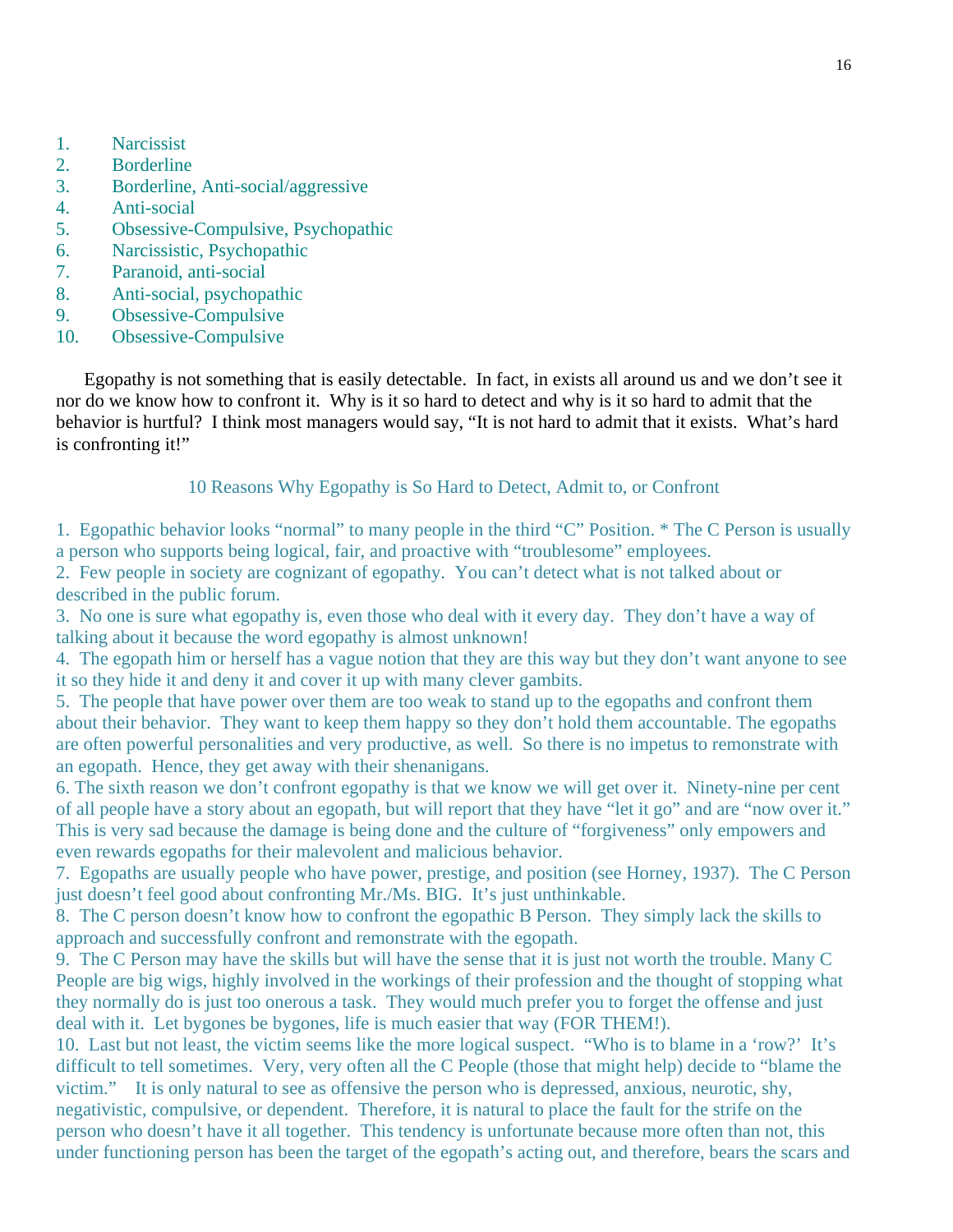the maldeveloped personality to show it. How pathetic millions of people have been. Beaten and verbally battered for years, and then when they try to stand up for themselves, they are blamed for the ruckus. Once again, the egopath gets off the hook, free to abuse yet another day.

8\* The "C" position person is the "tertiary" person that the A or the B person goes to for help.

The 10 Steps of the Egopathic Process

- 1. The child is exposed to untenable, irrefutable, able trauma and/or neglect and/or chaos (trauncil.)
- 2. The child feels terrified, lonely, traumatized, bewildered, hurt, and abandoned.
- 3. The child's brain structure\* is altered forever by these experiences
- 4. The child grows up and learns to put on a happy and kind-hearted face in public.

5. At times of stress, disappointment, or loss the person's inner core self begins to boil. Old feelings of inadequacy, shame, fear, and loathing begin to be felt deep within the person. I call this "miasma" and use the acronym "shergars" to capture the feelings of shame, hurt, embarrassment, guilt, angst, regret, and sadness.

6. Devices such as ego defenses begin to creep up in the person's mind. Questions such as, "How am I going to keep myself safe? How am I going to protect myself? How am I going to keep him/them away? How am I going to keep myself looking good? How am I going to be able to hide this shame I feel inside? How am I going to be able to obtain power and control so I can succeed at self-empowerment? When do I need to get aggressive to ensure my safety and control? Will anger serve me well to keep the wolves at bay? How am I going to be able to keep them thinking that I know what I'm doing and that I'm competent?

7. The person begins to find people and times at which they utilize these ego defenses to keep themselves safer and keep themselves in power and in control.

8. As they are given power they begin to use direction, domination, and demanding words to control and dominate other people, usually spouses, children, and employees or students.

9. They become full fledged egopaths and the targets begin to suffer and die.

\* Pavlov's "cortical mosaic"

I have tried to answer the question, "What is egopath?"

 Egopathy is at least five levels deep. It begins with brain chemistry. Through Trauncil the brain was shifted to create an egopathic state of mind. The second level are all the psychodynamic understandings of this style of behaving. Primarily, the ego defense of "denial" is at the root of egopathy. The third ring or level is the internal thoughts and cognitive distortions that take place. The "If … then" statements that drive the egopathic behavior. Finally, egopathy is the acting out of all the first four rings. This is the overt manifestation of the egopathic personality. So one could say, "He was being egopathic when he yelled at his team that their new report was a bunch of bunk."

The nature of Egopathy: Seven Steps

- 1. He cares only about himself: egocentrisim
- 2. He cares very little about what you need
- 3. He develops a sense of judgmentalness about you and your ideas. What you think, feel, or like is so ridiculous to an egopath.

4. Finally he decides it's time to move against you. This is called "aggression." Usually aggression is expressed in the form of punitiveness and retributivness (getting you back for what you did.)

5. He or she will have no feeling of remorse or guilt about what they have done. They lack a conscience.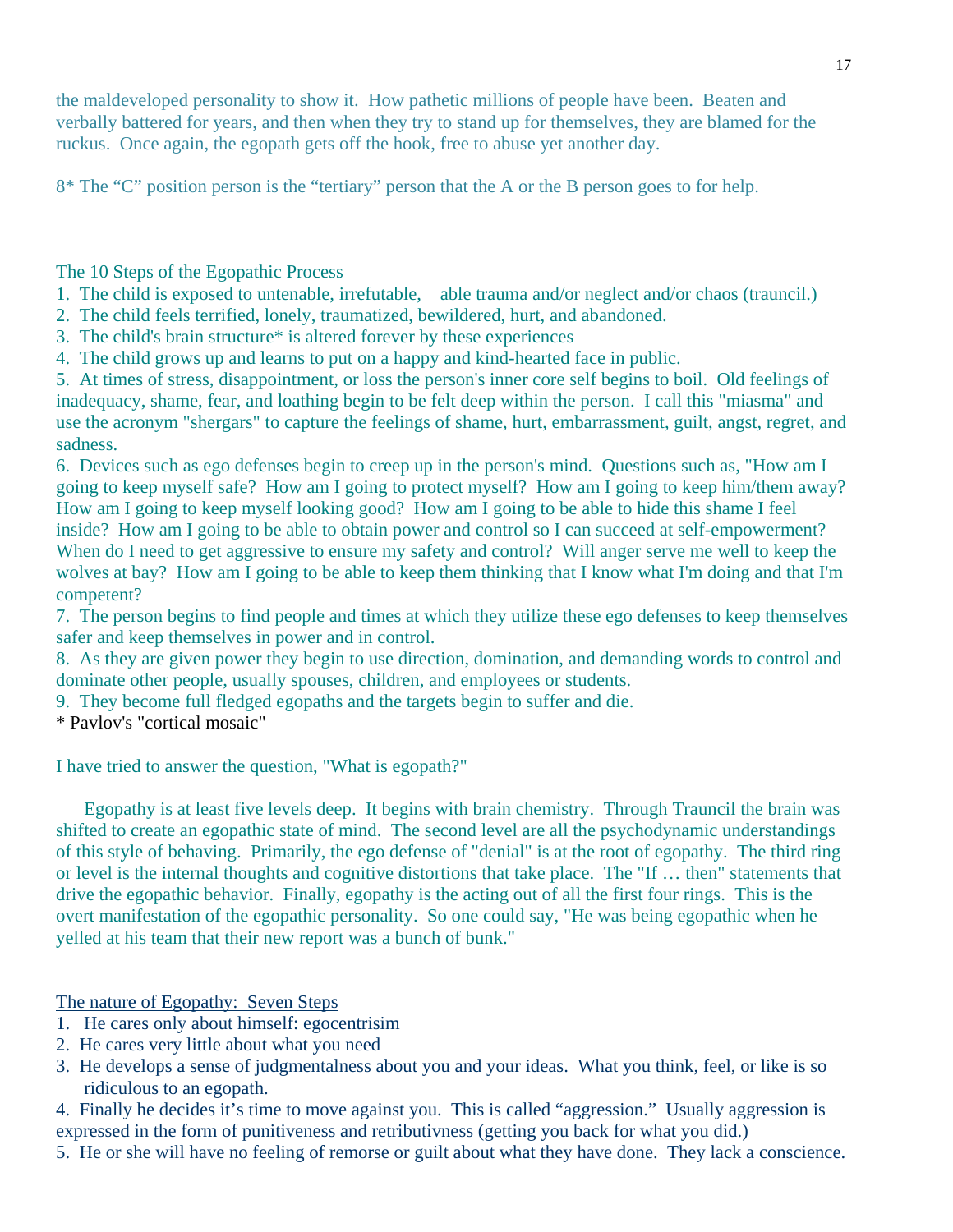6. If the target comes back to the egopath and tries to say, "hey, what you did hurt me;" he or she will act dumbfounded. Either they will say 'it didn't happen,' or 'you don't remember it right; you don't understand me; or 'you have no right to bring that up again. You must be sick or something. You need to move on! Get a life."

7. After number 6 many egopaths will begin to think of how they can get revenge or teach the target a lesson; totally discounting their own culpability in the sequence.

# The Seven Behaviors of Egopathy

1. Egocentrism: Generally focused on one's own needs, values, or point of view. (NVPOV) (from egoism to dogmatism)

2. Other complacency: lack of being able to see it from the other person's point of view.

3. Judgmentalism: The drive or compulsion to see others as mad, bad, stupid, lazy, or disordered.

4. Aggressivism: Tends to respond by aggressively moving against them in some way. This includes verbal abuse, punitiveness, retributivness, and controllism.

5. Lack of remorse, regret, or guilt about the aggressiveness that he or she has done.

6. Lack of empathy and denial when the victim comes to remonstrate with the egopath. Feels affronted that a target would dare to confront me. I am above reproach.

7. Will move against, away from, or move to deprive or deny the person of something they want and deserve as retribution for "turning against them." They cannot see that it was they who did the turning against.

# The non egopathic response is to

- 1. Hear what the person is trying to say
- 2. To hear how the person is feeling below the words
- 3. To hear the back story, the underlying story
- 4. To give an explanation that makes the other person feel better
- 5. To invite further expressions of their feelings, needs, or notions

What is the development of egopathy?

- 1. The person has experienced a devastating maldevelopment as a child
- 2. The maldevelopment is part and parcel of a malignant need to judge and control others

3. The maldevelopment is composed of a lack of ability to feel remorse or regret for what they've done to others.

4. They feel a lack of empathy when one of their victims expresses a complaint or asked for an apology.

5. They tend to move against others in a judgmental and aggressive manner in servitude of a hidden agenda of self preservation and retribution.

The Five Horsemen of the Egopathic Apocalypse

- 1. Aggressiveness
- 2. Judgmentalness
- 3. Punitiveness
- 4. Retributivness
- 5. Controlling

# Judgmentalness

They love carrying a standard of behavior inside them and lashing out and punishing to express it. They do not consider, nor do they have an awareness of, the other person's needs and point of view. They do not strive for forgiveness and an understanding that does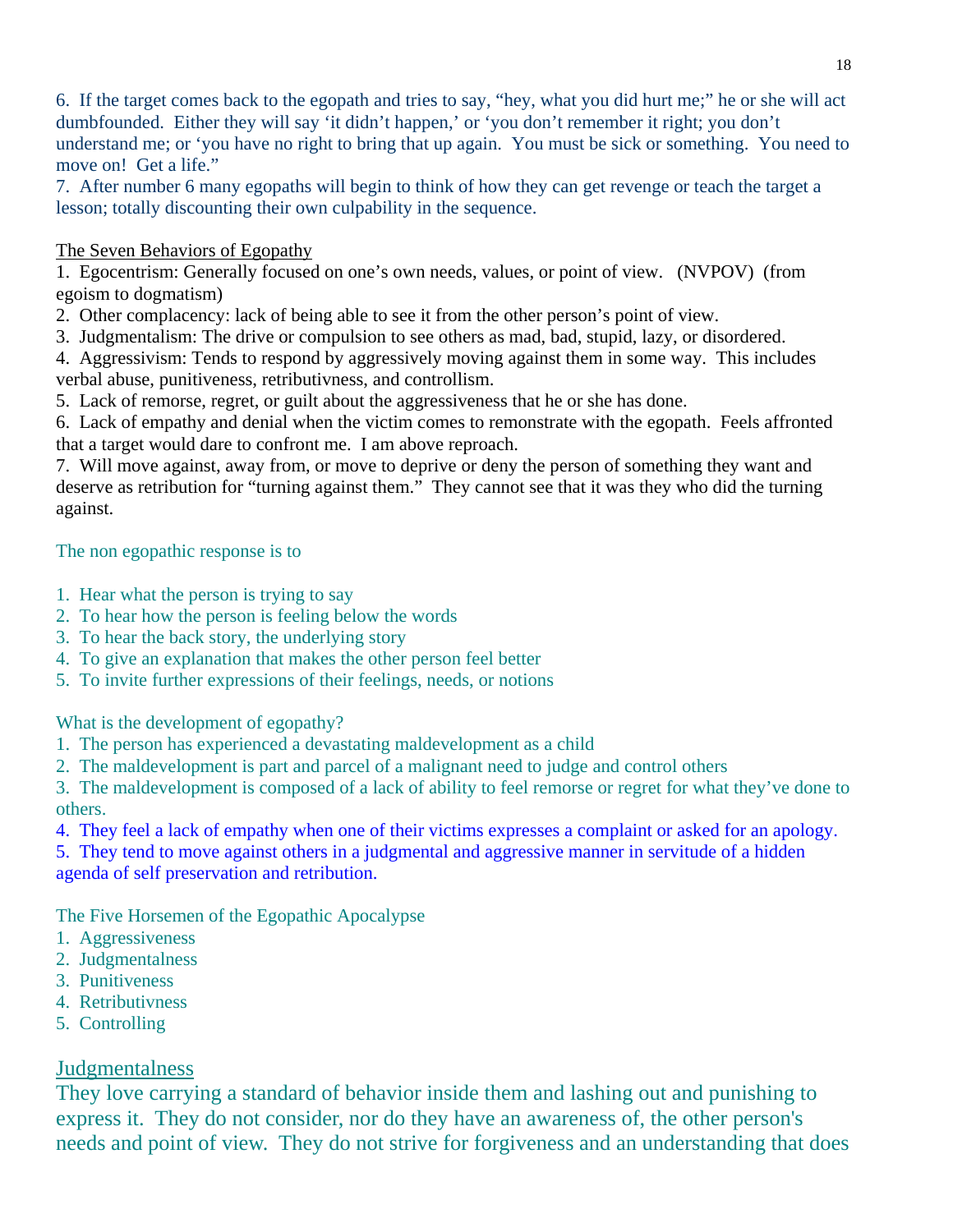not serve their egopathic purpose.

## **Punitiveness**

They have a drive in them to get back and punish the target what for they perceive is a crime or a sin so heinous that harsh punishment is justified.

## Retributivness

They\* have a drive in their mental makeup causes them to strike back and anyone who dares to say or do anything that remotely resembles a slander or a threatening gesture. **Aggressiveness** 

When one of these slights or fear-inducing behaviors are perceived there is a fearful force in egopaths that cause they to move more swiftly and with more vengeance than you or me.

# **Controlling**

Egopaths are the way they are because at some point in their lives they felt out of control of the chaos or abuse they experienced. As a result, they are always reaching for control. That means when they are given power as a parent, a professor, or a supervisor they cannot help but to devise plans and enact rules that are designed to keep the target under control. The target's need to grow or advance is of little importance to the egopath.

The words used to judge an egopath's behavior. As you describe the egopath's behavior you are setting yourself up for a battle or a blast of some kind. When you describe his or her behavior you are triggering a mechanism in their brain that does not feel at all good to them. In fact, they feel quite abused by your words. Egopaths cannot calmly consider your words and wonder if maybe they should work on being less "overbearing" or "reactive." Oh, no, they are perfect in every way and have no need to consider personal growth.

# The Brain Function of Egopathy

What actually happens in the brain when someone goes through any one of these behaviors? Nerves in the brain are called "neurons." All neurons are connected to other neurons. All these neurons communicate with millions of other neurons. Some neurons encourage the firing of other neurons which allows a thought or a movement to take place. Some neurons, however, discourage the firing of other neurons. This means certain thoughts or behaviors won't happen.

 There are "gaggles" of neurons for each bit of knowledge and each seat of emotions. "Egopathic behavior" is the result of a gaggle of neurons firing. When they fire an inconsiderate behavior happens. What is interesting is that the neurons which are at the root of this egopathic behavior are sending a message to the kind, caring, considerate neurons *not to fire.* In other words, when someone feels annoyed or put out with someone, they feel angry *and* they lose the ability to care about the others' feelings and needs. This causes them to behave more badly because they have no sense of how hurtful they are being. In the moment, they just don't care. After the attack is over, they are now feeling "pride" and they are generally to "proud" to admit they overreacted and apologize. They keep remembering how affronted they felt and so plot a course of action which bolsters the